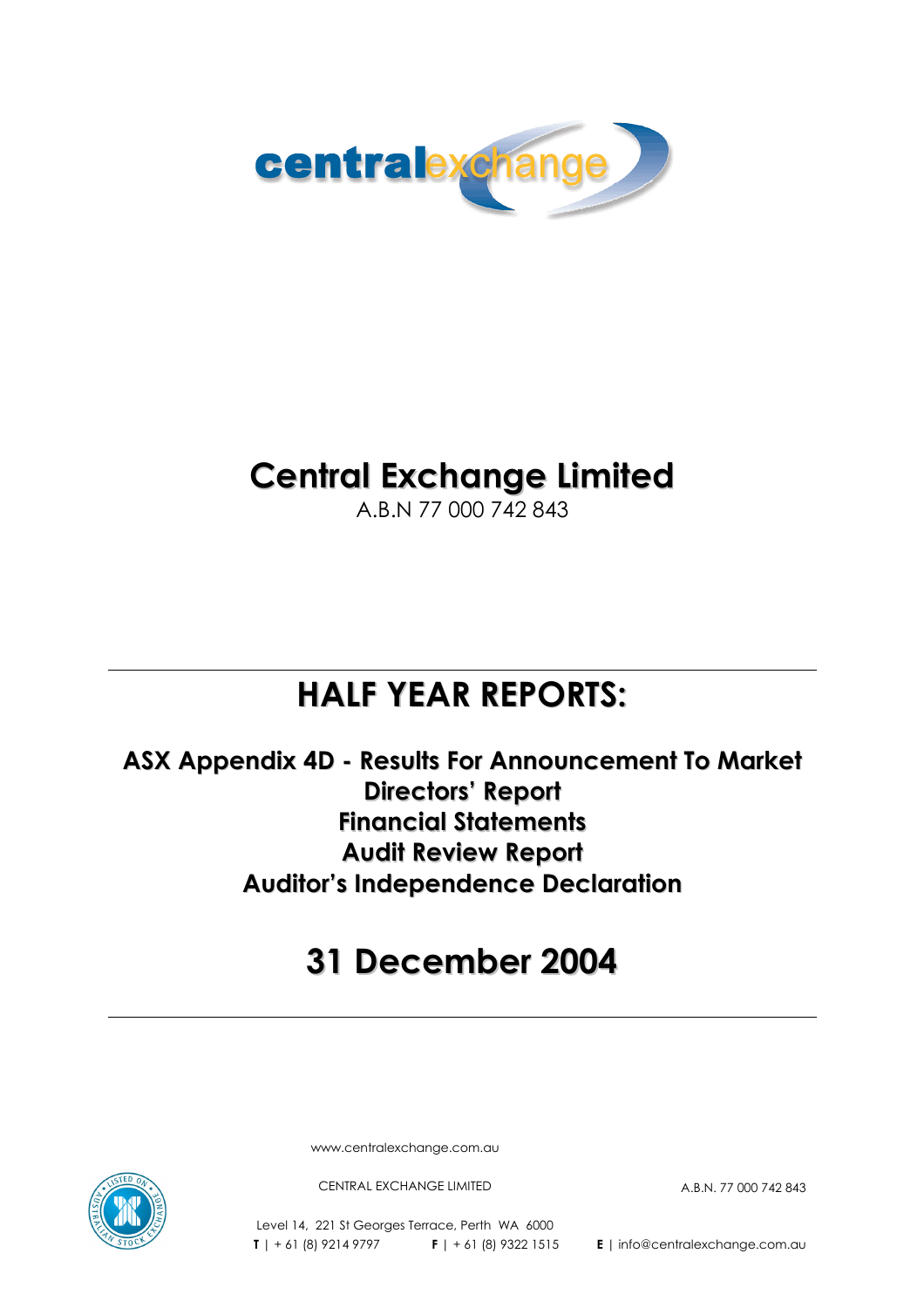| ASX Appendix 4D – Results for<br><b>Announcement to the Market</b> | 2  |
|--------------------------------------------------------------------|----|
| Directors' Report                                                  | 4  |
| <b>Statement of Financial Performance</b>                          | 8  |
| <b>Statement of Financial Position</b>                             | 9  |
| <b>Statement of Cash Flows</b>                                     | 10 |
| <b>Notes to Financial Statements</b>                               | 11 |
| <b>Directors' Declaration</b>                                      | 17 |
| <b>Audit Review Report</b>                                         | 18 |
| <b>Auditors' Independence Declaration</b>                          | 19 |

#### **www.centralexchange.com.au | Perth, Western Australia**

Visit our website for: **ASX CODE** 

- **Latest News** CXL
- **Market Announcements**
- **Financial Reports**

**receive latest Company announcements and releases** 

#### info@centralexchange.com.au

# **CONTENTS CORPORATE DIRECTORY**

#### **BOARD**

William M. Johnson (Chairman)<br>Victor P.H. Ho (Director) **Victor P.H. Ho** Yaqoob Khan (Director)

### **COMPANY SECRETARY**

**Statement of Financial Position** 9 Victor P. H. Ho

# **PRINCIPAL & REGISTERED OFFICE**

Level 14, The Forrest Centre 221 St Georges Terrace **Perth Western Australia 6000** 

**Audit Review Report** 18 Telephone: +61 8 9214 9797 Facsimile: +61 8 9322 1515

> Email: info@centralexchange.com.au Website: www.centralexchange.com.au

#### **SHARE REGISTRY**

 Advanced Share Registry Services Level 7, 200 Adelaide Terrace Perth Western Australia 6000

 Telephone: +61 8 9221 7288 Facsimile: +61 8 9221 7869

#### **STOCK EXCHANGE**

Australian Stock Exchange

# **AUDITOR**

 BDO Level 8 256 St Georges Terrace **Register your email with us to <br>Perth Western Australia 6000** 

#### **BANKER**

**EMAIL US NOW CONSUMING A LOCAL CONSUMING A LOCAL CONSUMING A LOCAL CONSUMING A LOCAL CONSUMING A LOCAL CONSUMING A LOCAL CONSUMING A LOCAL CONSUMING A LOCAL CONSUMING A LOCAL CONSUMING A LOCAL CONSUMING A LOCAL CONSUMING** Level 13, 50 St Georges Terrace<br>Perth Western Australia 6000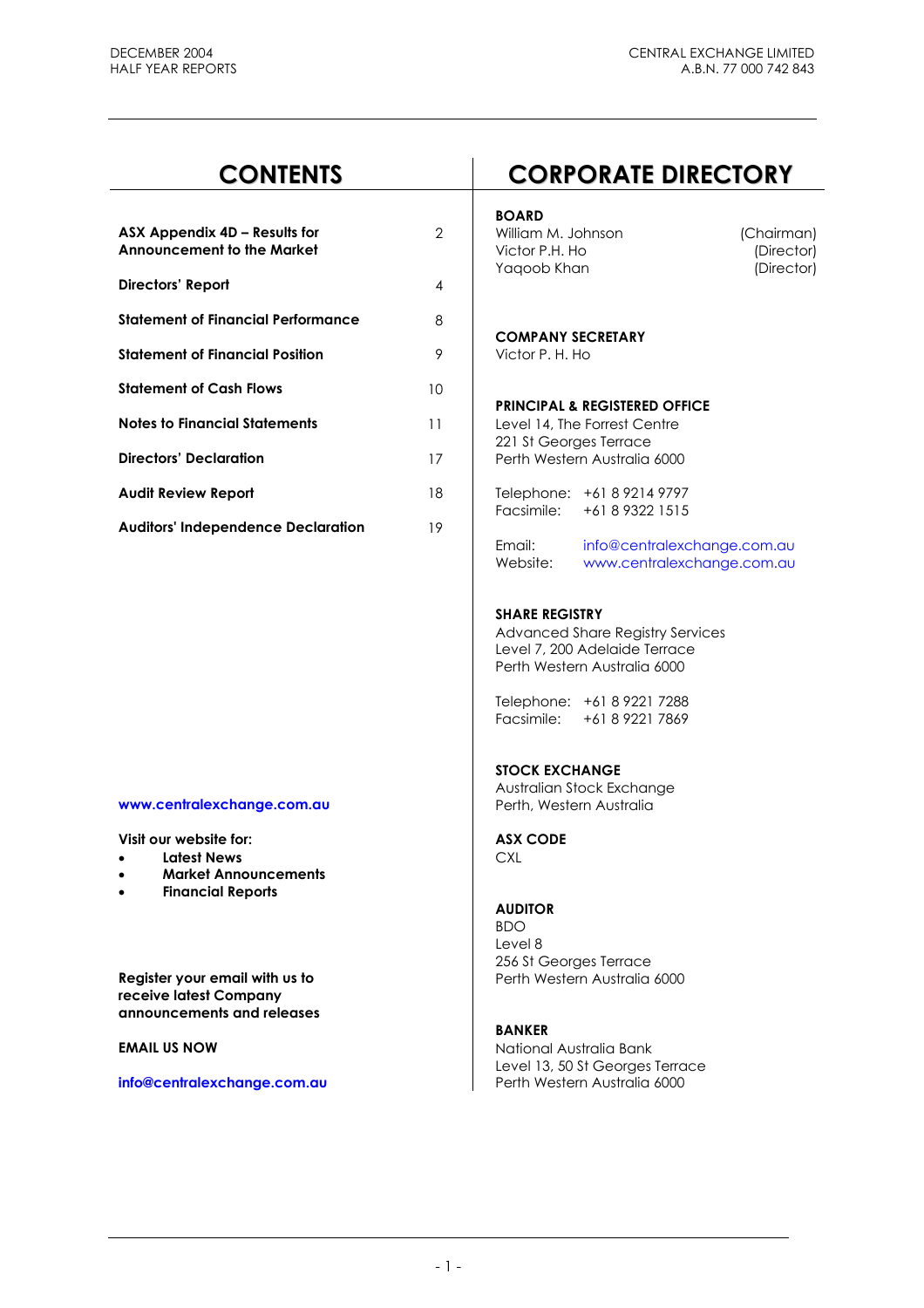# **RESULTS FOR ANNOUNCEMENT TO MARKET**

This Half Year Report is provided to the Australian Stock Exchange (ASX) under ASX Listing Rule 4.2A.3

| <b>Current Reporting Period:</b> |
|----------------------------------|
| Previous Corresponding Period:   |
| Balance Date:                    |

1 July 2004 to 31 December 2004 1 July 2003 to 31 December 2003 31 December 2004

# **RESULTS FOR ANNOUNCEMENT TO THE MARKET**

# **Revenue and Net Profit (Loss)**

| <b>Consolidated Entity</b>                                           |      |       | Dec 2004<br>\$'000 | Dec 2003<br><b>S'000</b> |
|----------------------------------------------------------------------|------|-------|--------------------|--------------------------|
| Revenue from ordinary activities                                     | down | 64.6% | 6.773.839          | 19,137,029               |
| Profit from ordinary activities after tax<br>attributable to members | down | 93.0% | 1.272.988          | 18,141,658               |
| Net profit for the period attributable to members                    | down | 93.0% | 1.272.988          | 18,141,658               |

# **Dividends**

No dividends have been paid or declared during the financial half year. The Directors have made no determination on the payment of a dividend in respect of the current financial year but reserves the right to make such determination prior to the end of the financial year.

# **Brief Explanation of Revenue, Net Profit and Dividends (above)**

- (a) Revenues from ordinary activities include \$6,050,758 gross proceeds from the sale of investments and \$256,550 net unrealised gains on revaluation of investments;
- (b) Expenses from ordinary activities include:
	- (i) \$4,349,599 cost of investments sold;
	- (ii) \$327,169 costs in relation to share investments this comprise professional fees (i.e. legal fees and corporate advisory fees) and shareholder communication costs relating to the Company's investment in Rivkin Financial Services Limited.
- (c) Accordingly, realised gains on investments were \$1,701,159.

For and on behalf of the Directors,

Victor Ho Company Secretary

………………………………. Date: 24 February 2005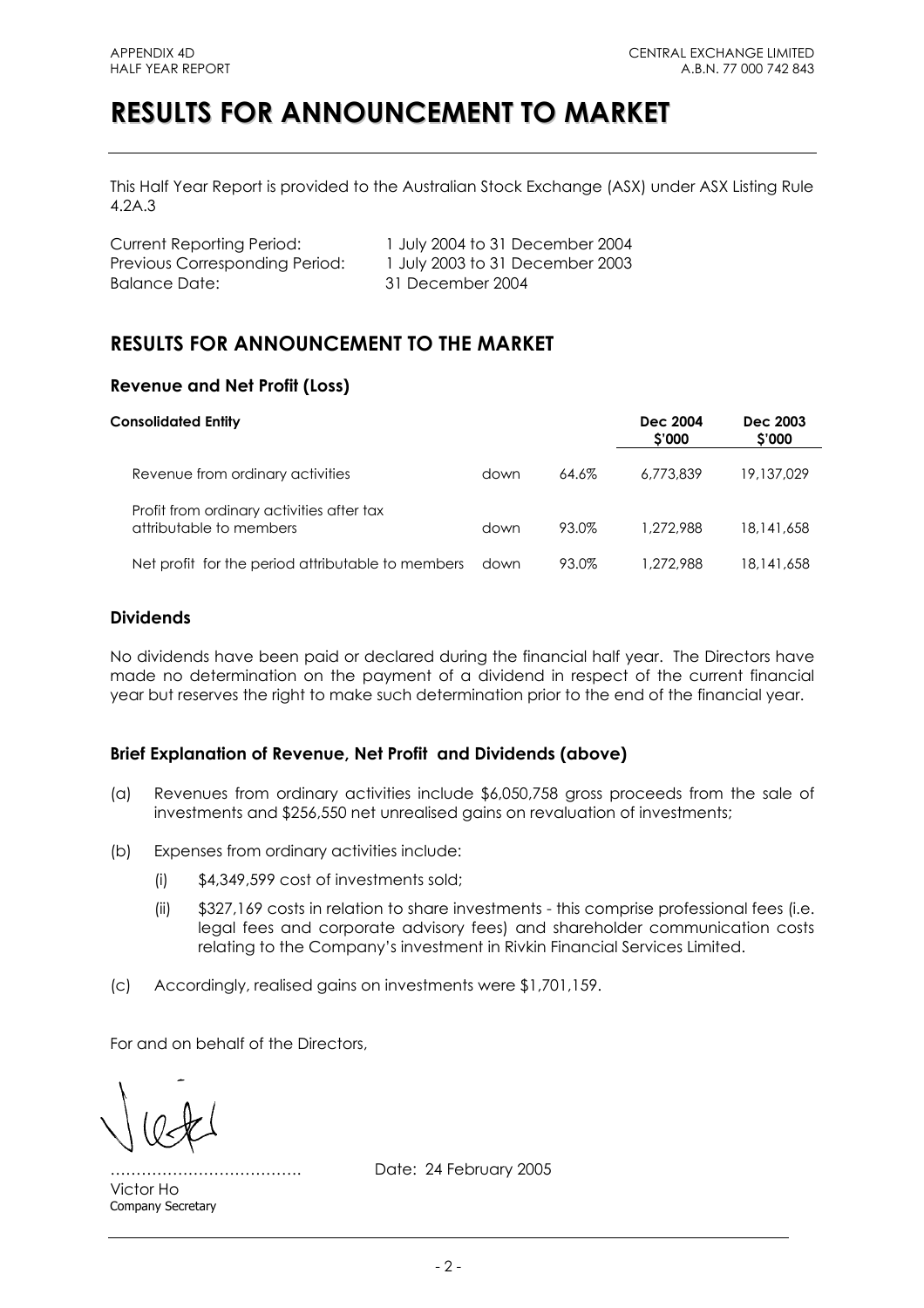Central Exchange Limited (**"Company"** or **"Central Exchange"**) is a company limited by shares that is incorporated and domiciled in Australia and is listed on the Australian Stock Exchange (**"ASX"**) (ASX Code "CXL").

Central Exchange has prepared a consolidated financial report incorporating the entities that it controlled during the financial half year. Controlled entities are Central Exchange Operations Pty Ltd ABN 16 094 097 122 (controlled throughout the financial half year) and Hume Mining NL ABN 52 063 994 945 (controlled throughout the financial half year).

The Directors present their report on Central Exchange and its controlled entities (the **"Consolidated Entity"**) for the financial half year ended 31 December 2004 (**"Balance Date"**).

# **OPERATING RESULTS**

|                              |            | <b>Consolidated Entity</b> |  |  |
|------------------------------|------------|----------------------------|--|--|
|                              | December   | December                   |  |  |
|                              | 2004       | 2003                       |  |  |
|                              |            |                            |  |  |
| Net profit (loss) before tax | 1,763,096  | 19,017,542                 |  |  |
| Income Tax expense           | (490, 108) | (875, 884)                 |  |  |
| Net profit (loss) after tax  | 1,272,988  | 18, 141, 658               |  |  |

# **EARNINGS PER SHARE**

| <b>Consolidated Entity</b> |                  |  |
|----------------------------|------------------|--|
| December<br>2004           | December<br>2003 |  |
| 7.39                       | 213.4            |  |
| 17.219.996                 | 8,499,263        |  |
|                            |                  |  |

Diluted earnings per share is not materially different from basic earnings per share and therefore has not been disclosed.

# **NET TANGIBLE ASSET BACKING**

|                                                                                    | <b>Consolidated Entity</b> |              |                        |
|------------------------------------------------------------------------------------|----------------------------|--------------|------------------------|
|                                                                                    | December<br>2004           | June<br>2004 | December<br>2003       |
| Net tangible assets                                                                | \$19,355,182               | \$18,082,194 | \$18,616,071           |
| Fully paid ordinary shares in the Company<br>on issue at Balance Date              | 17.219.996                 | 17.219.996   | 8,499,263              |
| Net tangible asset backing per issued ordinary share<br>as at Balance Date (cents) | \$1.12                     | \$1.05       | $$2.19$ <sup>(1)</sup> |

Note:

(1) Pre changes to the share capital structure of the Company:

- (a) On 11 June 2004, the Company shares were converted on a 2 for 1 basis total issued share capital increased from 8,499,263 to 16,998,526 shares; and
- (b) On 29 June 2004, a further 221,470 shares were issued under a prospectus dated 11 June 2004.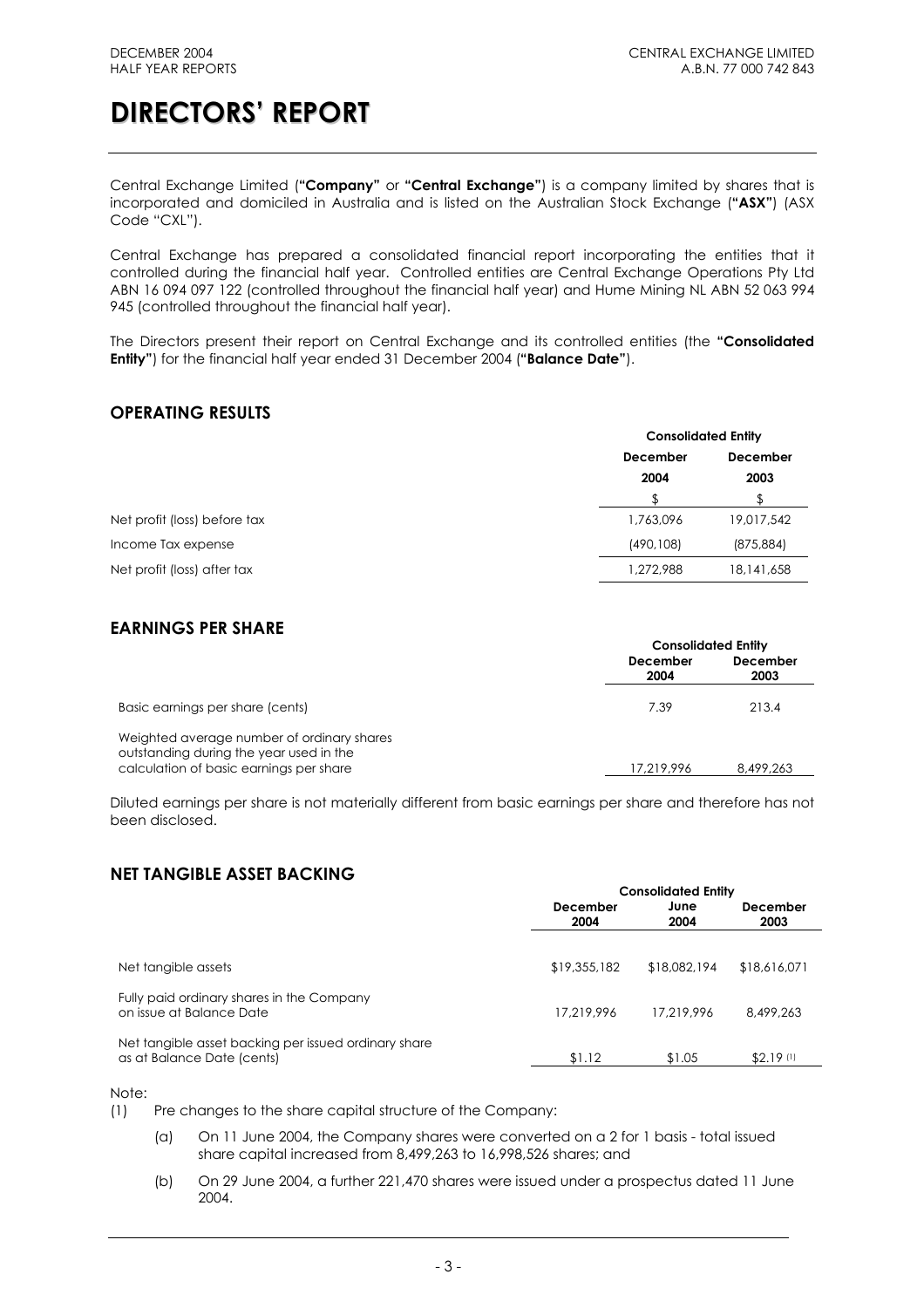# **DIVIDENDS**

No dividends have been paid or declared during the financial half year. The Directors have made no determination on the payment of a dividend in respect of the current financial year but reserves the right to make such determination prior to the end of the financial year.

# **REVIEW OF OPERATIONS**

# **1. REINSTATEMENT TO ASX**

On 8 July 2004, the Company was re-admitted to ASX as an investment entity (as defined under the ASX Listing Rules) following shareholder approvals at a general meeting on 4 June 2004 and the completion of a prospectus (dated 11 June 2004) on 28 June 2004.

The Company's ASX code remains as "CXL." The Board proposes to seek shareholder approval for a change of name at the next general meeting of the Company.

# **2. PORTFOLIO DETAILS AS AT 31 DECEMBER 2004**

### **ASSET WEIGHTING**

| Australian Equities    | 47.44%  |
|------------------------|---------|
| International Equities | 0.11%   |
| Net Cash/Other Assets  | 52.45%  |
| <b>TOTAL</b>           | 100.00% |

### **TOP 10 HOLDINGS**

| Company                              | $%$ of Net<br><b>Assets</b> | <b>Industry Sector Exposures</b>                                                |
|--------------------------------------|-----------------------------|---------------------------------------------------------------------------------|
| 1. Rivkin Financial Services Limited | 17.43                       | Investment Companies<br>(Australian Equities and financial services)            |
| 2. National Australia Bank Limited   | 5.96                        | <b>Banks</b>                                                                    |
| 3. Bentley International Limited     | 4.83                        | Investment Companies<br>(International equities)<br><b>Investment Companies</b> |
| 4. Technology Investment Fund        | 3.76                        | (Australian and International equities)                                         |
| 5. Rio Tinto Limited                 | 3.03                        | Mining                                                                          |
| 6. Lihir Gold Limited                | 1.80                        | Mining                                                                          |
| 7. Global Mining Investments Limited | 1.77                        | <b>Investment Companies</b><br>(Australian and International equities)          |
| 8. Telstra Corporation Limited       | 1.52                        | Telecommunication Services                                                      |
| 9. Portman Limited                   | 1.45                        | Mining                                                                          |
| 10. WMC Resources Limited            | 1.12                        | Mining                                                                          |
| <b>TOTAL</b>                         | 42.67                       |                                                                                 |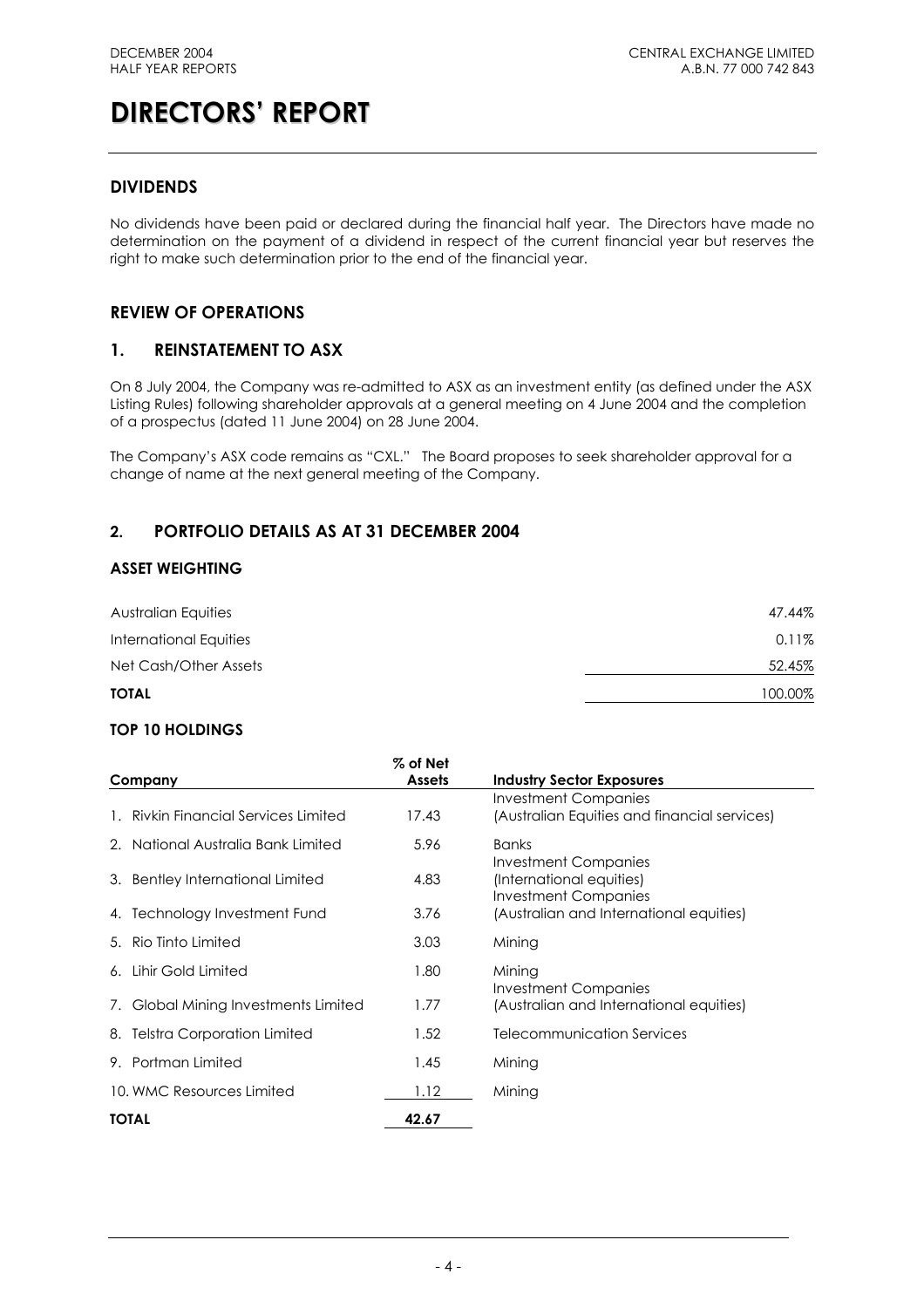### **INDUSTRY SECTOR WEIGHTING**

| <b>Sector Exposures</b>      | % of Net Assets |
|------------------------------|-----------------|
| <b>Investment Entities</b>   | 27.9%           |
| Mining and Exploration       | 9.4%            |
| Banking                      | $6.0\%$         |
| Oil and Gas                  | 1.0%            |
| Telecommunication            | 1.5%            |
| <b>Other Sectors</b>         | $1.8\%$         |
| <b>Sub-Total Equities</b>    |                 |
| <b>Net Cash/Other Assets</b> | 52.4%           |
| <b>TOTAL</b>                 | 100%            |

# **ABOUT THE COMPANY**

### **Investment Objectives**

The Investment Objectives of the Company are to:

- Achieve a consistent high real rate of return, comprising both income and capital growth, whilst operating within acceptable risk parameters set by the Board;
- Deliver a regular income stream for shareholders in the form of franked dividends;
- Preserve and protect the capital of the Company.

### **Investment Strategies**

The Company seeks to implement an actively managed investment strategy undertaking investments typically into one of two broad investment categories:

- **Strategic Investments** investments in which the Company can reasonably expect to exert a degree of influence, including board representation or through playing an active role alongside management in order to enhance or realise shareholder value; and
- **Non-strategic Investments** investments in entities where attractive investment opportunities develop due to market sentiment or mispricing or where the Company sees other potential for generating positive returns.

The Company does not allocate a fixed proportion of funds into each or any of the above investment categories, since it believes that complete flexibility to invest across these categories is key to maximising long-term value growth for shareholders.

For each strategic and non-strategic investment, the Company will expect to receive a level of return that is commensurate with the level of risk associated with such investment. In each investment and for the investment Portfolio in aggregate, the Company will at least aim to achieve a return that is consistently in excess of an appropriate benchmark share index and or a return which could be earned from investments in cash, bills of exchange or negotiable instruments drawn or endorsed by a bank, non-bank financial institution or a government.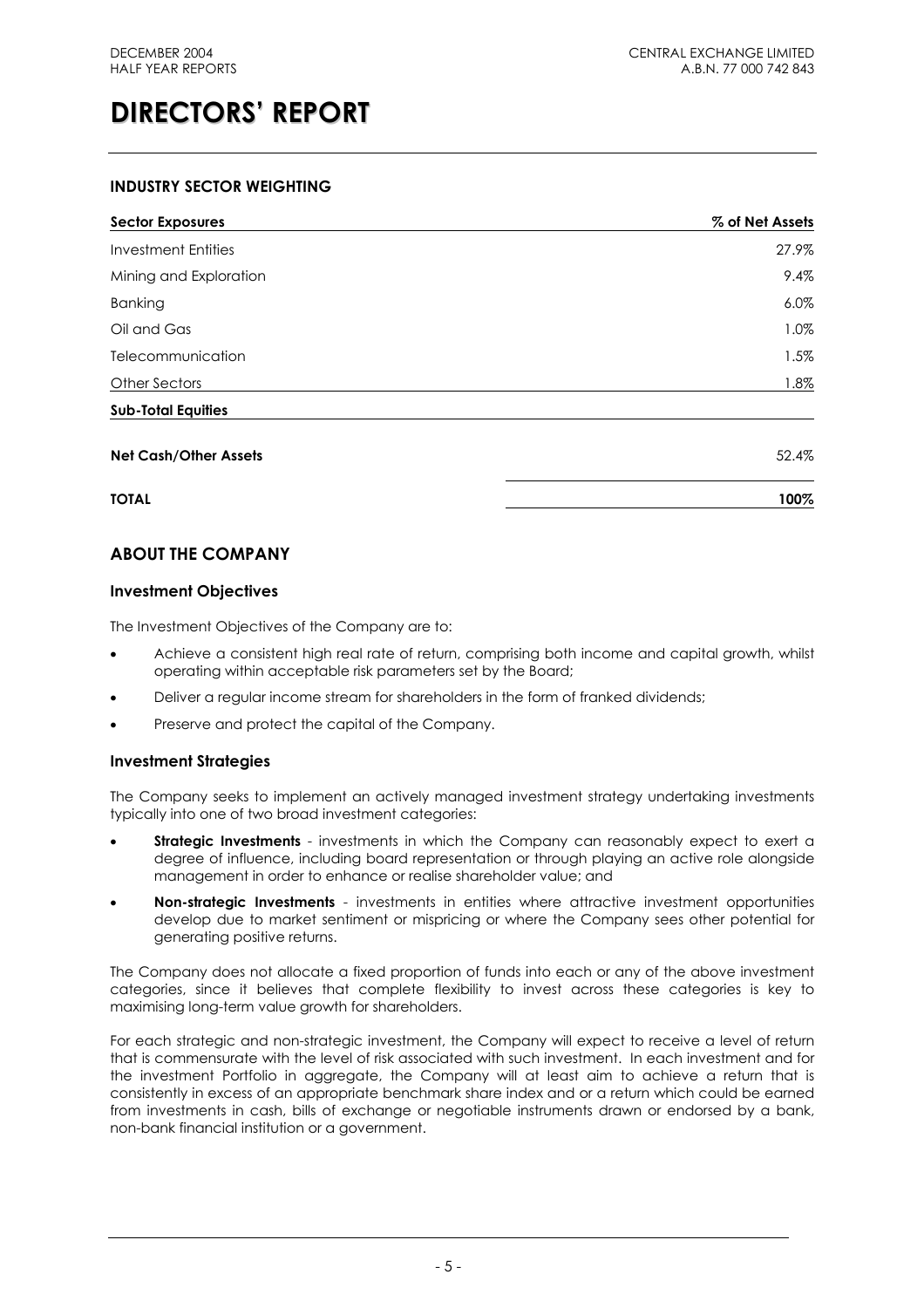### **Portfolio Allocation**

In executing its Investment Strategy, the Company may, from time to time, hold a high proportion of net assets in cash, preferring to be patient and selective rather than filling its Investment Portfolio with mediocre or underperforming investments for the sake of becoming "fully-invested".

The Company will not be limited to the principles of broad diversification; in other words, the Company may invest a significant proportion of funds in any single investment that represents an exceptional opportunity.

Every investment made by the Company will be continuously monitored and formally reviewed on a periodic basis. The Company will be willing to move quickly to realise investments when a view is formed that an investment is overvalued or there has been a material adverse change in an investment's circumstances or prospects – the Company recognises the importance of being nimble and responsive to material changes affecting its investments.

The Company recognises that in some cases, investments take significant periods of time to provide acceptable returns. As such investments may be relatively illiquid, the Company will seek to minimise potential loss in the investment's value where a rapid or unplanned exit from that investment is sought.

#### **Investment Sectors**

Investments may be made by the Company in Australia or an overseas market and into any underlying industry, business or sector, in accordance with the Company's stated Investment Objectives and Strategies.

In this regard, the Company has a history of activity in the resource sector. Investments undertaken in this sector will continue to provide the Company with a window into the highly prospective resources sector domestically and globally.

Strategic investments in the resources sector component of the Portfolio may be undertaken:

- Directly through pegging of tenements, entering into joint ventures, taking options over and acquiring tenements, projects and joint venture interests;
- Indirectly through placements and initial public offerings in existing companies (private, listed, or those seeking admission to ASX); or
- Actively the Company recognises funding of exploration and resources development can be a problem for small and medium-sized resource companies (in Australia and overseas) and will seek to assist carefully selected companies in this sector to optimise their opportunities through the provision of funds and a range of financial and management expertise or services as required.

### **Investment Classes**

In pursuit of the Investment Objectives and Strategies outlined above, the Company has discretion in applying its equity and any debt funds to a universe or range of potential investments in assets, businesses, securities, hybrid securities, cash, bills of exchange, other negotiable investments, debentures and other investments and structures – please refer to the Company's website for further details.

### **Management Of Investments**

The Company's implementation of its Investment Strategies in accordance with its Investment Objectives will be carried out by the Board of Directors and the Investment Committee (in conjunction with external consultants and advisers where appropriate).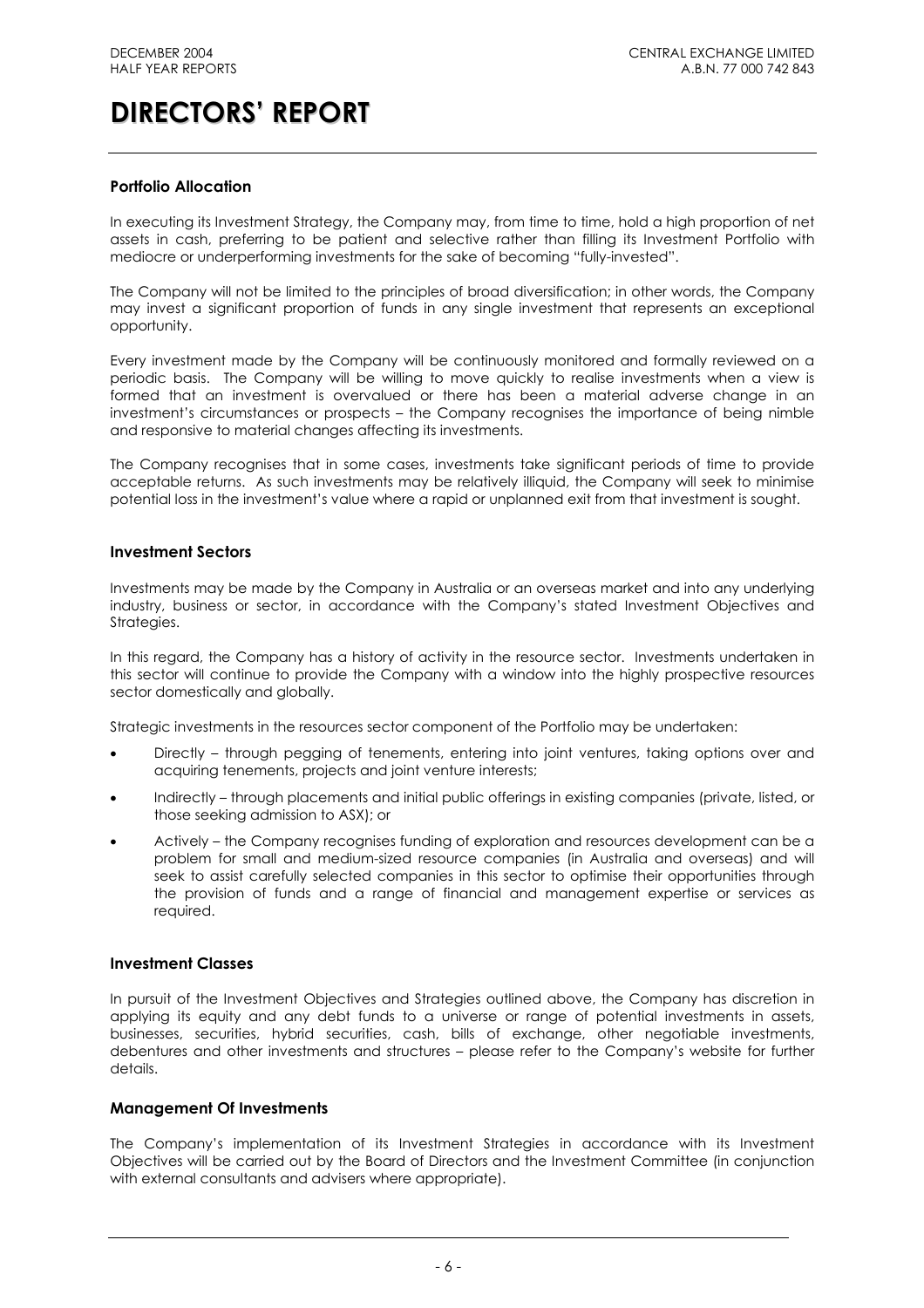The Investment Committee comprises Directors William Johnson and Victor Ho and Farooq Khan (a nominee of the Company's controlling shareholder, Queste Communications Limited). Farooq Khan was Chairman and Managing Director of the Company from 4 October 1999 until his resignation on 1 July 2003.

Where necessary, the Investment Committee will engage additional specialist resource(s) to assist with the identification, evaluation and management of particular investment opportunities. This includes specialist consultants and advisers, analysts and brokers.

# **DIRECTORS**

The names of Directors in office during and since the financial half year are:

- 1. **William M. Johnson** Chairman
- 2. **Victor P. H. Ho** Executive Director
- 3. **Yaqoob Khan** Non-Executive Director

Mr Yaqoob Khan is presently resident overseas.

# **SECURITIES IN THE COMPANY**

The current number of the Company's fully paid ordinary shares on issue is 17,219,996.

The Company does not have other securities on issue at the date of this report.

# **AUDITORS' INDEPENDENCE DECLARATION**

The Auditors' Independence Declaration as required under section 307C of the Corporations Act 2001 is attached to this Directors' Report.

Signed for and on behalf of the Directors of Central Exchange Limited in accordance with a resolution of the Board,

**William Johnson Victor Ho**

Perth, Western Australia 24 February 2005

Chairman **Director and Company Secretary**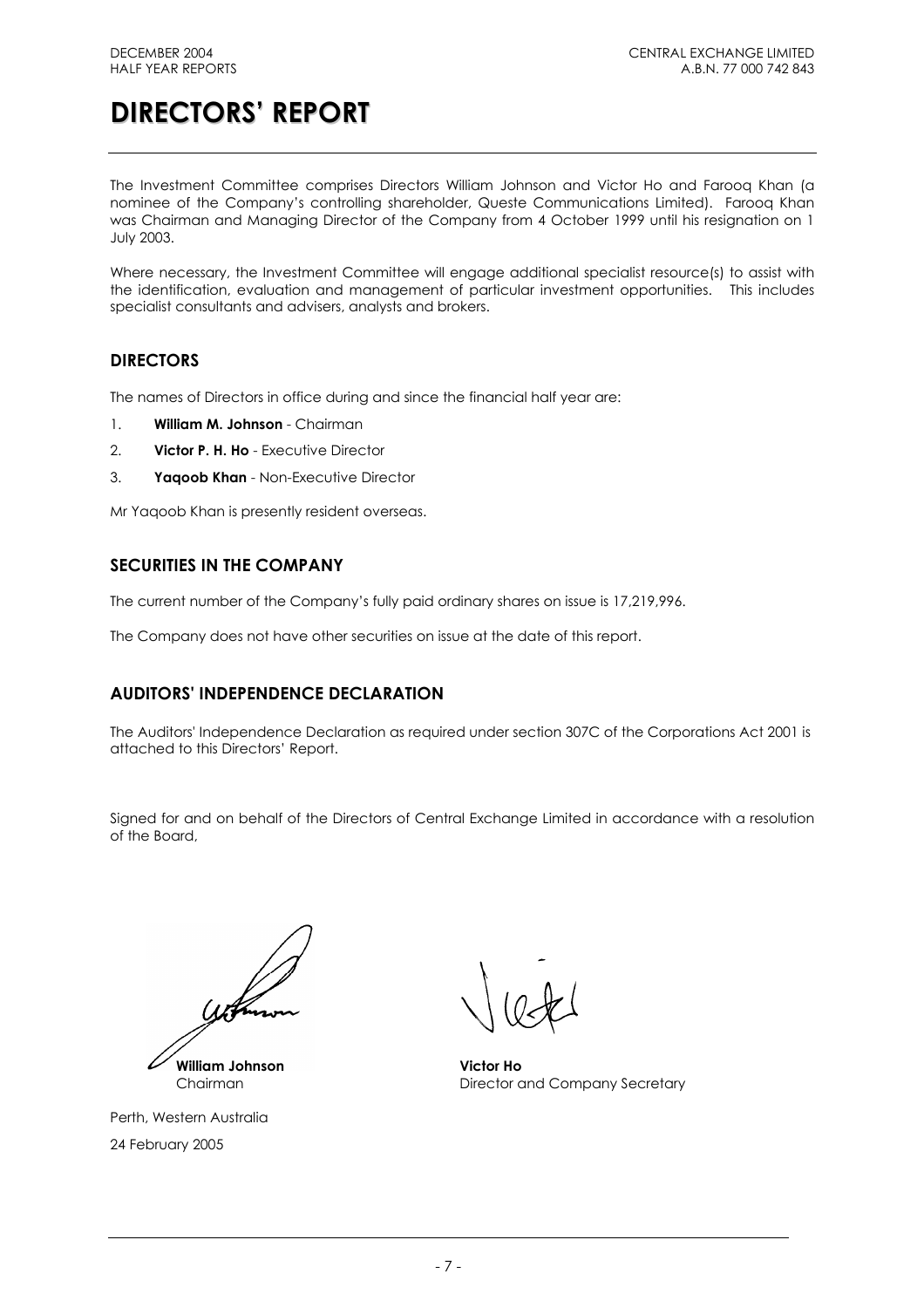# **STATEMENTS OF FINANCIAL PERFORMANCE FOR THE PERIOD ENDED 31 DECEMBER 2004**

|                                                                                                  |             | <b>Consolidated Entity</b> |                             |
|--------------------------------------------------------------------------------------------------|-------------|----------------------------|-----------------------------|
|                                                                                                  |             | 31 Dec 04                  | 31 Dec 03                   |
|                                                                                                  | <b>Note</b> | \$                         | \$                          |
| <b>Revenue from ordinary activities</b>                                                          | 2(a)        | 6,773,839                  | 19,137,029                  |
| <b>Expenses from ordinary activities:</b>                                                        | 2(b)        |                            |                             |
| Cost of services                                                                                 |             | (97)                       | (2,929)                     |
| Personnel                                                                                        |             | (97, 504)                  | (32)                        |
| Communications                                                                                   |             | (14, 702)                  | (3, 476)                    |
| Occupancy                                                                                        |             | (13, 461)                  | (13, 673)                   |
| Corporate                                                                                        |             | (52, 881)                  | (49, 598)                   |
| Financing                                                                                        |             | (2, 813)                   | (755)                       |
| Borrowing cost                                                                                   |             | (1, 458)                   |                             |
| Costs in relation to share investments                                                           |             | (327, 169)                 |                             |
| Administration expenses                                                                          |             |                            |                             |
| - consultants                                                                                    |             | (31, 440)                  | (33, 534)                   |
| - diminution of investments (written back)                                                       |             |                            | 5,384,934                   |
| - cost of investment sold                                                                        |             |                            | $(4,349,599)$ $(5,391,434)$ |
| - cost of options lapsed                                                                         |             | (27, 230)                  |                             |
| - exploration expenditure written back/ (off)                                                    |             | (28, 762)                  | (5, 469)                    |
| - provision for doubtful debts                                                                   |             |                            | (97)                        |
| - share issue costs                                                                              |             |                            |                             |
| - other                                                                                          |             | (63, 627)                  | (3, 424)                    |
|                                                                                                  |             |                            |                             |
| Operating income from ordinary activities<br>before income tax expense                           |             | 1,763,096                  | 19,017,542                  |
|                                                                                                  |             |                            |                             |
| Income tax relating to ordinary activities                                                       |             | (490, 108)                 | (875, 884)                  |
| Operating income from ordinary activities                                                        |             |                            |                             |
| after income tax expense                                                                         |             | 1,272,988                  | 18,141,658                  |
| Total revenues, expenses and valuation                                                           |             |                            |                             |
| adjustments attributable to members of the                                                       |             |                            |                             |
| parent entity recognised directly in equity                                                      |             |                            |                             |
| Total changes in equity other than those<br>resulting from transactions with owners as<br>owners |             | 1,272,988                  | 18,141,658                  |
|                                                                                                  |             |                            |                             |
| Basic earnings per share (cents)                                                                 | 11          | 7.39                       | 213.45                      |
| Weighted average number of ordinary shares                                                       |             |                            |                             |
| outstanding during the period used in calculation                                                |             |                            |                             |
| of basic earnings per share                                                                      | 11          | 17,219,996                 | 8,499,263                   |

*The statements of financial performance should be read in conjunction with the accompanying notes.*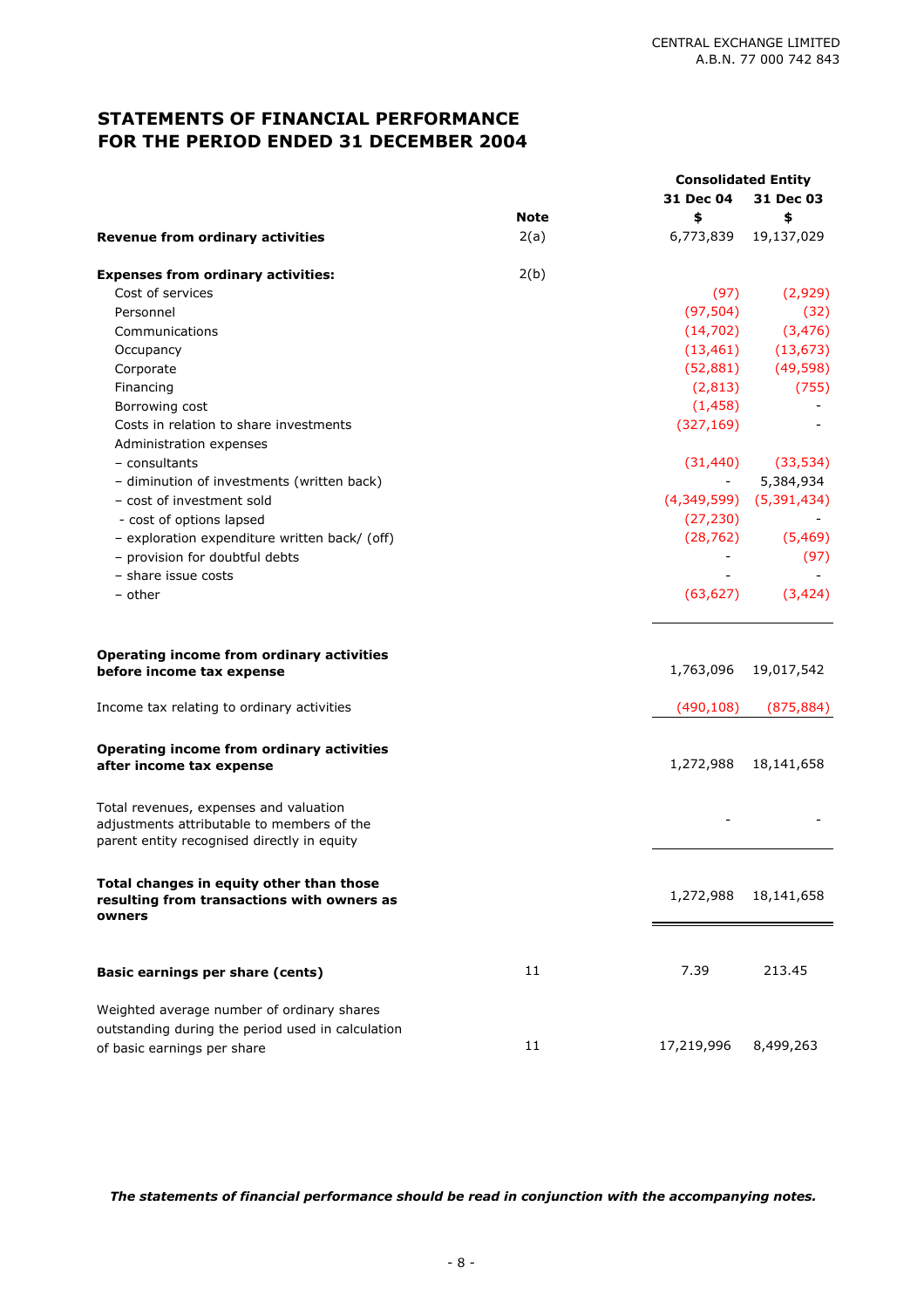# **STATEMENTS OF FINANCIAL POSITION AS AT 31 DECEMBER 2004**

|                                  |                | <b>Consolidated Entity</b><br>31 Dec 04<br>30 Jun 04 |                               |
|----------------------------------|----------------|------------------------------------------------------|-------------------------------|
|                                  | <b>Note</b>    | \$                                                   | \$                            |
| <b>CURRENT ASSETS</b>            |                |                                                      |                               |
| Cash                             | 13             | 11,610,075                                           | 18,107,239                    |
| Receivables                      | 3              | 94,769                                               | 5,675                         |
| Other                            |                | 421                                                  |                               |
| <b>TOTAL CURRENT ASSETS</b>      |                | 11,705,265                                           | 18,112,914                    |
| <b>NON CURRENT ASSETS</b>        |                |                                                      |                               |
| Receivables                      | 4              | 32,833                                               | 14,106                        |
| Investments                      | 5              | 9,202,506                                            | 1,985,295                     |
| Property, plant and equipment    |                | 28,789                                               | 31,599                        |
| Intangibles                      |                | $\overline{\phantom{a}}$                             |                               |
| Other                            |                | 15,412                                               | 24,031                        |
| <b>TOTAL NON CURRENT ASSETS</b>  |                | 9,279,540                                            | 2,055,031                     |
| <b>TOTAL ASSETS</b>              |                | 20,984,805                                           | 20,167,945                    |
| <b>CURRENT LIABILITIES</b>       |                |                                                      |                               |
| Payables                         | 6              | 87,997                                               | 209,164                       |
| Provisions                       | $\overline{7}$ | 32,682                                               | 861,000                       |
| Current tax liabilities          | 8              | 1,493,544                                            | 1,003,436                     |
| <b>NON CURRENT LIABILITIES</b>   |                |                                                      |                               |
| Provisions                       |                | 15,400                                               | 12,151                        |
| <b>TOTAL CURRENT LIABILITIES</b> |                | 1,629,623                                            | 2,085,751                     |
| <b>NET ASSETS</b>                |                | 19,355,182                                           | 18,082,194                    |
| <b>EQUITY</b>                    |                |                                                      |                               |
| Contributed equity               | 9              |                                                      | 28,973,124 28,973,124         |
| Reserves                         |                |                                                      | 2,124,000 2,124,000           |
| <b>Accumulated losses</b>        | 10             |                                                      | $(11,741,942)$ $(13,014,930)$ |
| <b>TOTAL EQUITY</b>              |                | 19,355,182                                           | 18,082,194                    |

*The statements of financial position should be read in conjunction with the accompanying notes.*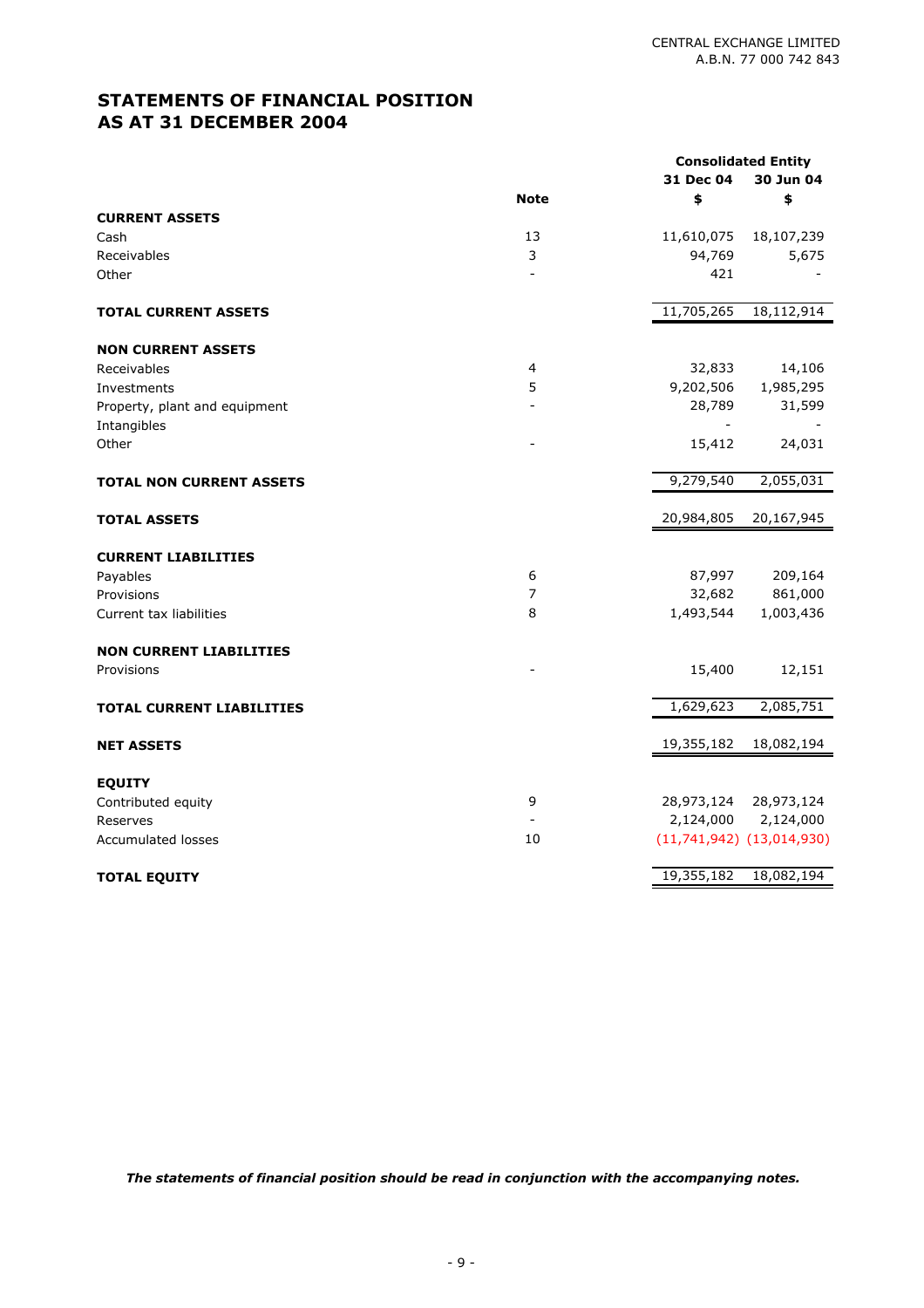# **STATEMENTS OF CASH FLOWS FOR THE PERIOD ENDED 31 DECEMBER 2004**

|                                                   |             | <b>Consolidated Entity</b><br>31 Dec 04 | 31 Dec 03  |
|---------------------------------------------------|-------------|-----------------------------------------|------------|
|                                                   | <b>Note</b> | \$                                      | \$         |
| <b>CASH FLOWS FROM OPERATING ACTIVITIES</b>       |             |                                         |            |
| Receipts from customers                           |             |                                         | 659        |
| Payments to suppliers and employees               |             | (784, 458)                              | (138, 948) |
| Payments to exploration and evaluation            |             | (20, 143)                               | (11, 533)  |
| Interest received                                 |             | 315,552                                 | 8,047      |
| Interest paid                                     |             | (1, 458)                                |            |
| Dividends received                                |             | 150,979                                 |            |
| <b>NET CASH OUTFLOW FROM</b>                      |             |                                         |            |
| <b>OPERATING ACTIVITIES</b>                       |             | (339, 528)                              | (141, 775) |
| <b>CASH FLOWS FROM INVESTING ACTIVITIES</b>       |             |                                         |            |
| Payments for:                                     |             |                                         |            |
| Equity investments                                |             | (11, 241, 606)                          |            |
| Options investments                               |             | (81, 795)                               |            |
| Land and building deposit                         |             | (50,000)                                | (138)      |
| Proceeds from sales of:                           |             |                                         |            |
| Equity investments                                |             | 5,861,316                               | 48,750     |
| Options investments                               |             | 183,915                                 |            |
| NET CASH (OUT)/INFLOW FROM INVESTING              |             |                                         |            |
| <b>ACTIVITIES</b>                                 |             | (5,328,170)                             | 48,612     |
| <b>CASH FLOWS FROM FINANCING ACTIVITIES</b>       |             |                                         |            |
| Payment to unmarketable parcel shareholders       |             | (1, 149)                                |            |
| Payment for dividends                             |             | (828, 317)                              |            |
| <b>NET CASH OUTFLOW FROM FINANCING</b>            |             | (829, 466)                              |            |
| <b>ACTIVITIES</b>                                 |             |                                         |            |
| <b>NET DECREASE IN CASH</b><br><b>ASSETS HELD</b> |             | (6,497,164)                             | (93, 163)  |
| Cash at beginning of the financial period         |             | 18,107,239                              | 414,156    |
| CASH AT THE END OF THE FINANCIAL PERIOD           | 13          | 11,610,075                              | 320,993    |

*The statements of cash flows should be read in conjunction with the accompanying notes.*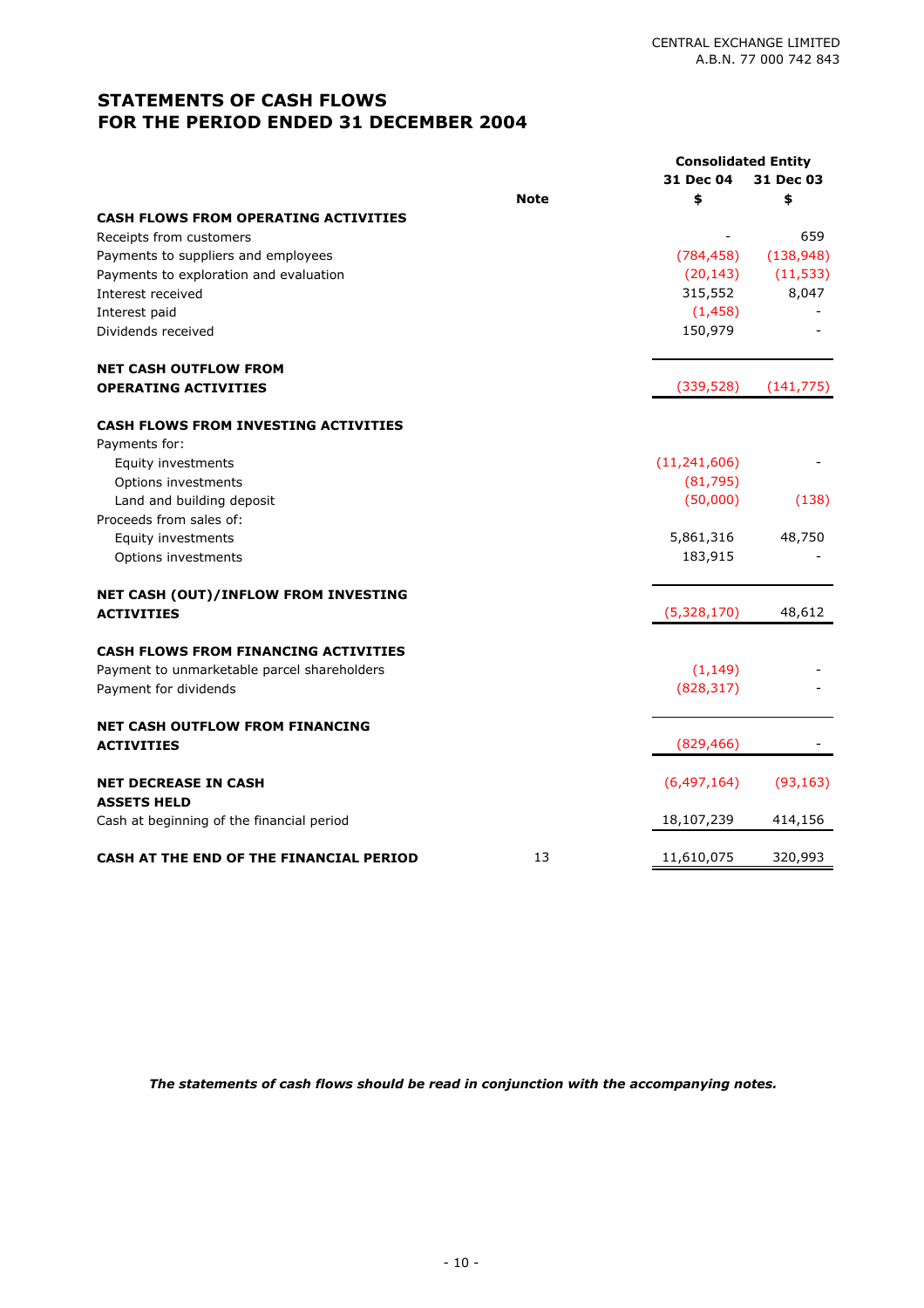#### **1. BASIS OF PREPARATION**

This general purpose financial report for the interim half-year reporting period ended 31 December 2004 has been prepared in accordance with Accounting Standard AASB 1029 *Interim Financial Reporting,* other mandatory professional reporting requirements (Urgent Issues Group Consensus Views), other authoritative pronouncements of the Australian Accounting Standards Board and the Corporations Act 2001.

This interim financial report does not include all the notes of the type normally included in an annual financial report. Accordingly, this report is to be read in conjunction with the annual report for the year ended 30 June 2004 and any public announcements made by the Company during the interim reporting period in accordance with the continuous disclosure requirements of the Corporations Act 2001.

The accounting policies adopted in the preparation of this Half Year Report are consistent with those adopted and disclosed in the financial statements for the year ended 30 June 2004.

Comparatives in relation to items appearing on the Statement of Financial Position are as at the last balance date, being 30 June 2004. Comparatives in relation to items appearing on the Statement of Financial Performance are for the previous corresponding period, being for the half year ended 31 December 2003.

#### **1.1 The Impact of Adopting International Accounting Standards**

The Australian Accounting Standards Board is adopting the Standards of the International Accounting Standards Board for application to reporting periods beginning on or after 1 January 2005. Pending Accounting Standard AASB 1 "*First-Time Adoption of Australian Equivalents to International Financial Reporting Standards* " prescribes transitional provision for first-time adopters.

Abas 1047 "*Disclosing the Impacts of Adopting Australian Equivalents to International Financial Reporting Standards* " required financial reports to disclose information about the impacts of any changes in accounting policies in the transition period leading up to the adoption date and will apply for June 2004 reporting.

The economic entity's management, along with its auditors, are assessing the significance of these changes and preparing for their implementation. The Directors are of the opinion that the key differences in the economic entity's accounting policies which will arise from the adoption of IFRS are:

#### **(i) Income Tax**

Currently, the economic entity adopts the liability method of tax-effect accounting whereby the income tax expense is based on the accounting profit adjusted for any permanent differences. Timing differences are currently brought to account as either a provision for deferred income tax or future income tax benefit. Under the AASB 112 "*Income Tax"* , the economic entity will be required to adopt a balance sheet approach under which temporary differences are identified for each asset and liability rather than the effects of timing and permanent differences between taxable income and accounting profit.

#### **(ii) Non-Current Investments**

Under the pending AASB 139 "*Financial Instruments: Recognition and Measurement* " financial instruments that are classified as available for sale instruments must be carried at fair value. Unrealised gains or losses may be recognised either in income or directly to equity. Current accounting policy is to measure non-current investments at cost, with a review bi-annually by the Directors and valued at current market value to ensure it is not in excess of the recoverable amount of these investments.

The Company has off-market derivative investments such as call and put options which will be required to be booked at market value.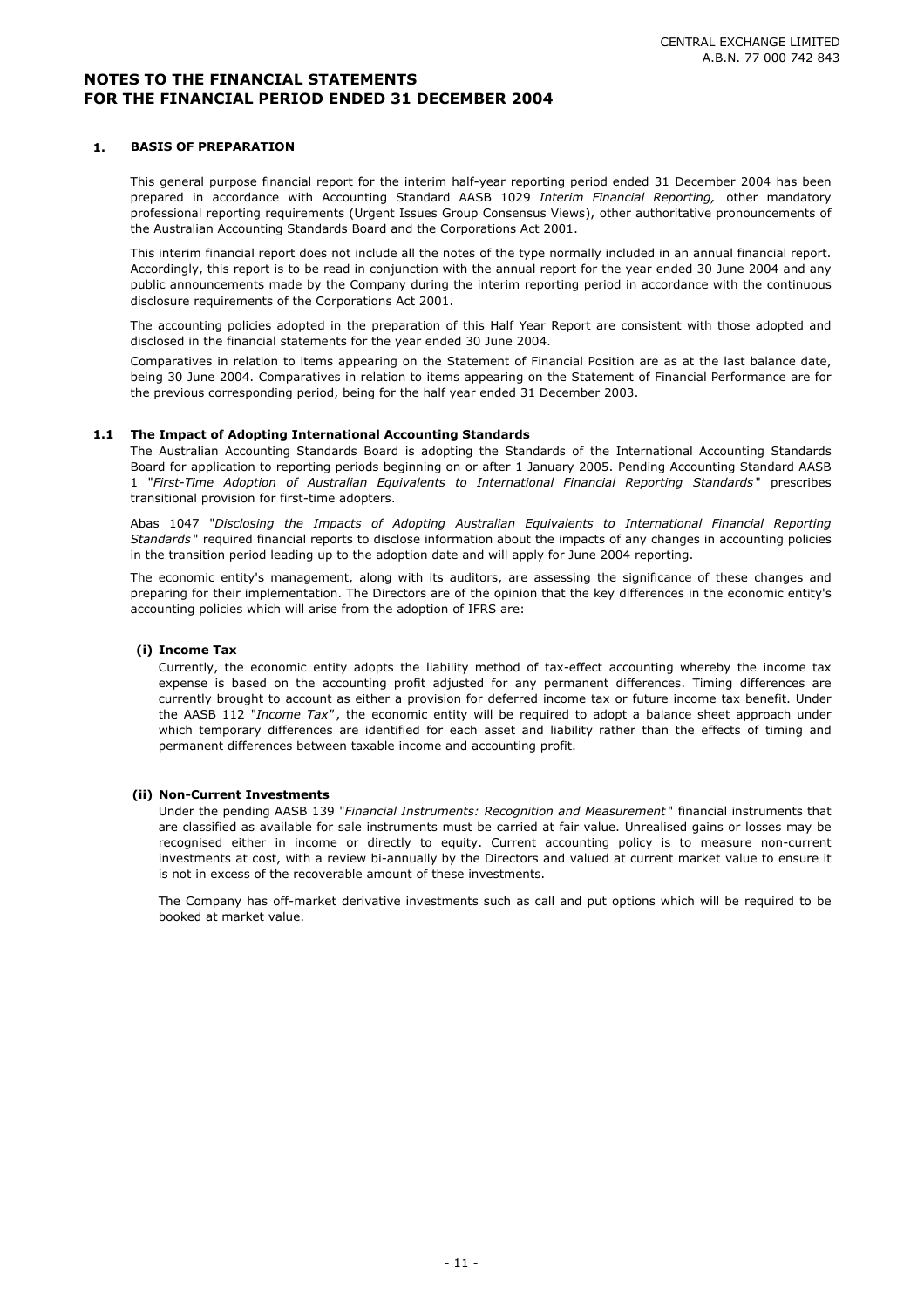1,701,159 (5,342,684)

### **NOTES TO THE FINANCIAL STATEMENTS FOR THE FINANCIAL PERIOD ENDED 31 DECEMBER 2004**

#### **2. PROFIT FROM ORDINARY ACTIVITIES**

The operating profit from ordinary activities before income tax includes the following items of revenue and expense:

|                                                    | <b>Consolidated Entity</b> |             |
|----------------------------------------------------|----------------------------|-------------|
|                                                    | 31 Dec 04                  | 31 Dec 03   |
| (a) Operating revenue                              | \$                         | \$          |
| Telecommunication revenue                          |                            | 659         |
| Settlement deed payment                            |                            | 19,051,014  |
| Interest received - other                          | 315,552                    | 8,047       |
| Proceeds from sale of investments                  | 6,050,758                  | 48,750      |
| Dividend received                                  | 150,979                    |             |
| Net unrealised gains on revaluation of investments | 256,550                    | 28,559      |
| <b>Total revenue</b>                               | 6,773,839                  | 19,137,029  |
| (b) Operating expenses                             |                            |             |
| Cost of services                                   | 97                         | 2,929       |
| Occupancy expenses                                 | 13,461                     | 13,673      |
| Finance expenses                                   | 2,813                      | 755         |
| Borrowing cost                                     | 1,458                      |             |
| Corporate expenses                                 | 52,881                     | 49,598      |
| Administration expenses                            |                            |             |
| - Communications                                   | 14,702                     | 3,476       |
| - Consultants                                      | 31,440                     | 33,534      |
| - employee entitlements<br>- Personnel             | 3,248                      |             |
| - other                                            | 94,256                     | 32          |
| - Costs in relation to share investments           | 327,169                    |             |
| - Cost of intangibles                              |                            | 2,322,839   |
| - Write back of amortisation of intangibles        |                            | (2,322,839) |
| - Diminution of investments (written back)         |                            | (5,384,934) |
| - Cost of investment sold                          | 4,349,599                  | 5,391,434   |
| - Cost of options lapsed                           | 27,230                     |             |
| - Provision of doubtful debts                      |                            | 97          |
| - Write back of provision for non-recovery         |                            |             |
| of loans to subsidiary                             |                            |             |
| - Write off loans to subsidiaries                  |                            |             |
| - Exploration expenses                             | 28,762                     | 5,469       |
| - Depreciation expenses                            | 2,810                      | 3,424       |
| - Write off investment                             |                            |             |
| - Other                                            | 60,817                     |             |
|                                                    | 5,010,743                  | 119,487     |

### **(c) Sale of Assets**

Sale of assets in the ordinary course of business have given rise to the following profits and losses:

| Net Gain/(Loss):<br>Share investments |
|---------------------------------------|
|---------------------------------------|

| З. | <b>CURRENT RECEIVABLES</b>         | 31 Dec 04 | <b>Consolidated Entity</b><br>30 Jun 04 |
|----|------------------------------------|-----------|-----------------------------------------|
|    |                                    | \$        | \$                                      |
|    | Deposits                           | 50,000    |                                         |
|    | Receivables on sale of investments | 5,442     |                                         |
|    | Other debtors - related parties    | 330       | $\overline{\phantom{a}}$                |
|    | <b>GST</b> receivables             | 38,997    | 5,675                                   |
|    |                                    | 94,769    | 5,675                                   |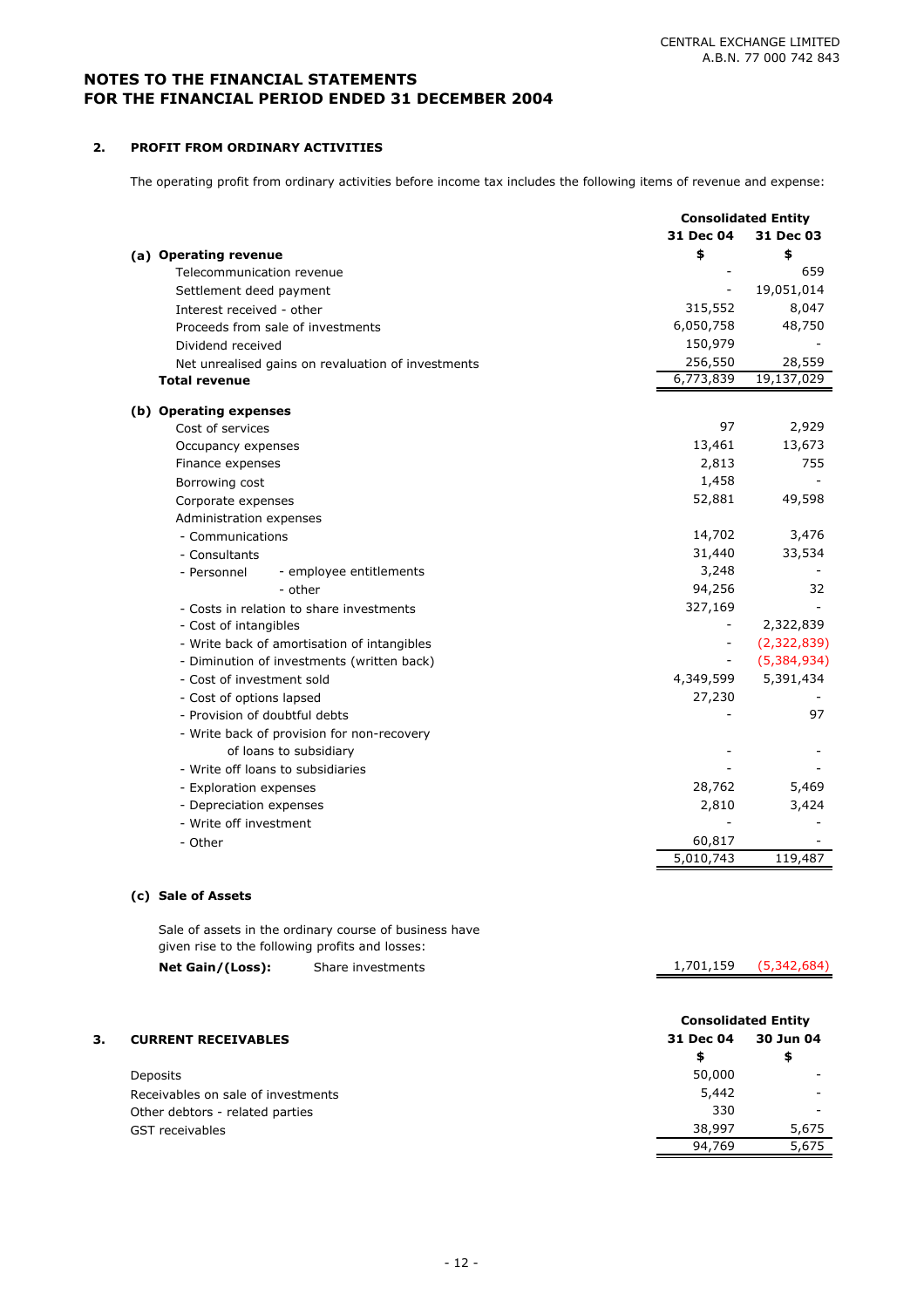|    |                                                  | <b>Consolidated Entity</b> |           |
|----|--------------------------------------------------|----------------------------|-----------|
| 4. | <b>NON-CURRENT RECEIVABLES</b>                   | 31 Dec 04                  | 30 Jun 04 |
|    |                                                  | \$                         | \$        |
|    | Bonds and quarantees                             | 32,833                     | 14,106    |
|    |                                                  |                            |           |
| 5. | <b>NON-CURRENT INVESTMENTS</b>                   |                            |           |
|    | Investments comprise:                            |                            |           |
|    | Shares and options in listed companies - at cost | 8,888,467                  | 1,927,806 |
|    | Revaluation                                      | 314,039                    | 57,489    |
|    |                                                  | 9,202,506                  | 1,985,295 |
|    |                                                  |                            |           |
|    | Market value of listed share investments         | 9,202,506                  | 1,979,934 |

(i) Shares in listed companies have been revalued at current market value at the Balance Date.

|    | <b>Investment in Controlled Entities:</b>                             |           | <b>Ownership interest</b>  |
|----|-----------------------------------------------------------------------|-----------|----------------------------|
|    |                                                                       | 31 Dec 04 | 30 Jun 03                  |
|    | <b>Hume Mining NL (ACN 064 994 945)</b>                               |           |                            |
|    | Incorporated in Australia on 29 March 1994                            | 100%      | 100%                       |
|    | This company is currently engaged in resource related activities.     |           |                            |
|    | Central Exchange Operations Pty Ltd (ACN 094 097 122)                 |           |                            |
|    | Incorporated in Australia on 10 August 2000                           | 100%      | 100%                       |
|    | This company is currently engaged in property development activities. |           |                            |
|    |                                                                       |           | <b>Consolidated Entity</b> |
| 6. | <b>CURRENT PAYABLES</b>                                               | 31 Dec 04 | 30 Jun 04                  |
|    |                                                                       | \$        | \$                         |
|    | Trade creditors                                                       | 34,048    | 5,256                      |
|    | Payables on purchase of investments                                   | 14,090    | 152,933                    |
|    | Other creditors - related parties                                     |           |                            |
|    | Other creditors and accruals                                          | 39,859    | 50,975                     |
|    |                                                                       | 87,997    | 209,164                    |

|             | Dividend payable |  |  |  |  | 32,682 | 861,000 |
|-------------|------------------|--|--|--|--|--------|---------|
| $- \cdot$ . |                  |  |  |  |  |        | .       |

This represents unpresented cheques in relation to a 5 cents per share (franked to 60%) paid on 9 July 2004 (with a record date of 6 July 2004 and ex-dividend entitlement date of 30 June 2004).

| 8. | <b>CURRENT TAX LIABILITIES</b>   | <b>Consolidated Entity</b> |           |  |
|----|----------------------------------|----------------------------|-----------|--|
|    |                                  | 31 Dec 04                  | 30 Jun 04 |  |
|    |                                  |                            |           |  |
|    | Provision for income tax payable | 1,493,544                  | 991,400   |  |
|    | Deferred tax liabilities         | $\overline{\phantom{a}}$   | 12,036    |  |
|    |                                  | 1,493,544                  | 1,003,436 |  |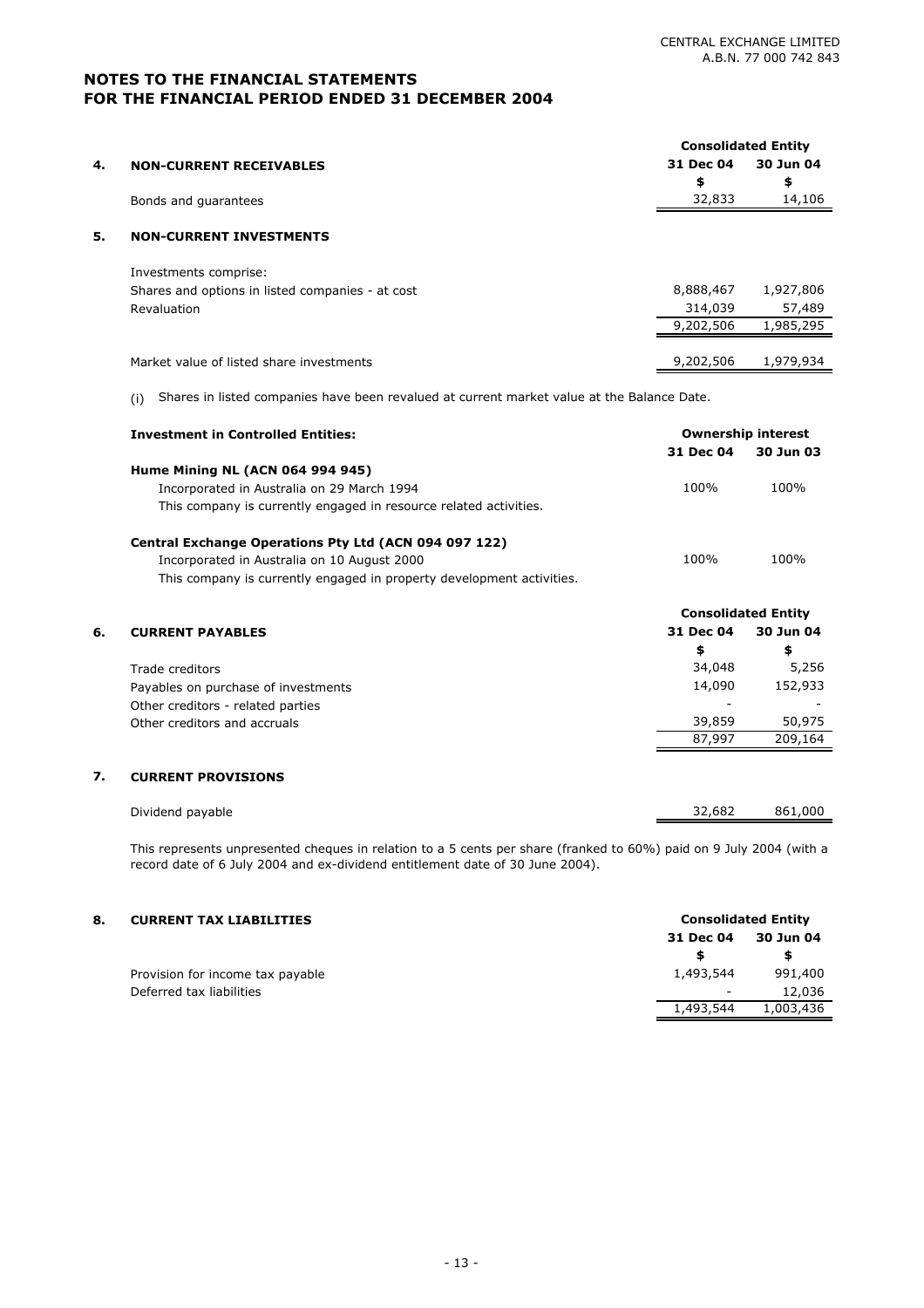|    |                                                 |                          | <b>Consolidated Entity</b> |
|----|-------------------------------------------------|--------------------------|----------------------------|
| 9. | <b>CONTRIBUTED EQUITY</b>                       | 31 Dec 04                | 30 Jun 04                  |
|    |                                                 | \$                       | \$                         |
|    | 17,219,996 (30 Jun 2004: 17,219,996)            |                          |                            |
|    | fully paid ordinary shares                      | 28,973,124               | 28,973,124                 |
|    | <b>Movement in Ordinary Share Capital</b><br>a) |                          |                            |
|    | Balance at beginning of financial period        | 28,973,124               | 28,780,607                 |
|    | Issue of shares                                 | $\overline{\phantom{a}}$ | 199,327                    |
|    | Share issue costs                               | $\overline{\phantom{a}}$ | (6, 810)                   |
|    |                                                 |                          |                            |
|    | Balance at end of financial period              | 28,973,124               | 28,973,124                 |
|    |                                                 |                          |                            |

Fully paid ordinary shares carry one vote per share and carry the right to dividends.

| 10. | <b>ACCUMULATED LOSSES</b>                                                                                             | <b>Consolidated Entity</b>   |            |
|-----|-----------------------------------------------------------------------------------------------------------------------|------------------------------|------------|
|     |                                                                                                                       | 31 Dec 04                    | 30 Jun 04  |
|     |                                                                                                                       | \$                           | \$         |
|     | Balance at beginning of the period                                                                                    | 13,014,930                   | 30,430,194 |
|     | Net profit for the first half of the financial year                                                                   | $(1,272,988)$ $(18,141,658)$ |            |
|     | Net profit for the second half of the financial year                                                                  |                              | (134, 606) |
|     | Provision for dividends                                                                                               |                              | 861,000    |
|     | Balance at end of financial period                                                                                    | 11,741,942                   | 13,014,930 |
|     |                                                                                                                       |                              |            |
|     |                                                                                                                       | <b>Consolidated Entity</b>   |            |
| 11. | <b>EARNINGS PER SHARE</b>                                                                                             | 31 Dec 04                    | 31 Dec 03  |
|     | Basic earnings per share (cents)                                                                                      | 7.39                         | 213.45     |
|     | Net profit for the period                                                                                             | 1,272,988                    | 18,141,658 |
|     | Weighted average number of ordinary shares outstanding<br>during the period used in calculation of basic earnings per |                              |            |
|     | share                                                                                                                 | 17,219,996                   | 8,499,263  |

Diluted earnings per share is not materially different from basic earnings per share and therefore is not disclosed in the Financial Statements.

#### **12. CONSOLIDATED SEGMENT REPORTING**

The Consolidated Entity operates in one geographical segment (Australia) in the investments and resources sectors.

| <b>External Revenue</b> |            |           |                          |
|-------------------------|------------|-----------|--------------------------|
| 31 Dec 04               | 31 Dec 03  | 31 Dec 04 | 31 Dec 03                |
| \$                      | \$         | \$        | \$                       |
| 6,458,287               | 19,051,014 | 1,754,289 | 19,045,545               |
|                         | 77,309     | (30, 412) | 70,809                   |
|                         | 659        | (97)      | 659                      |
| 6,458,287               | 19,128,982 | 1,723,780 | 19,117,013               |
| 315,552                 | 8,047      | 39,316    | (99, 471)                |
| 6,773,839               | 19,137,029 |           |                          |
|                         |            | 1,763,096 | 19,017,542               |
|                         |            | (490,108) | (875, 884)               |
|                         |            | 1,272,988 | 18,141,658               |
|                         |            |           | <b>Operating Results</b> |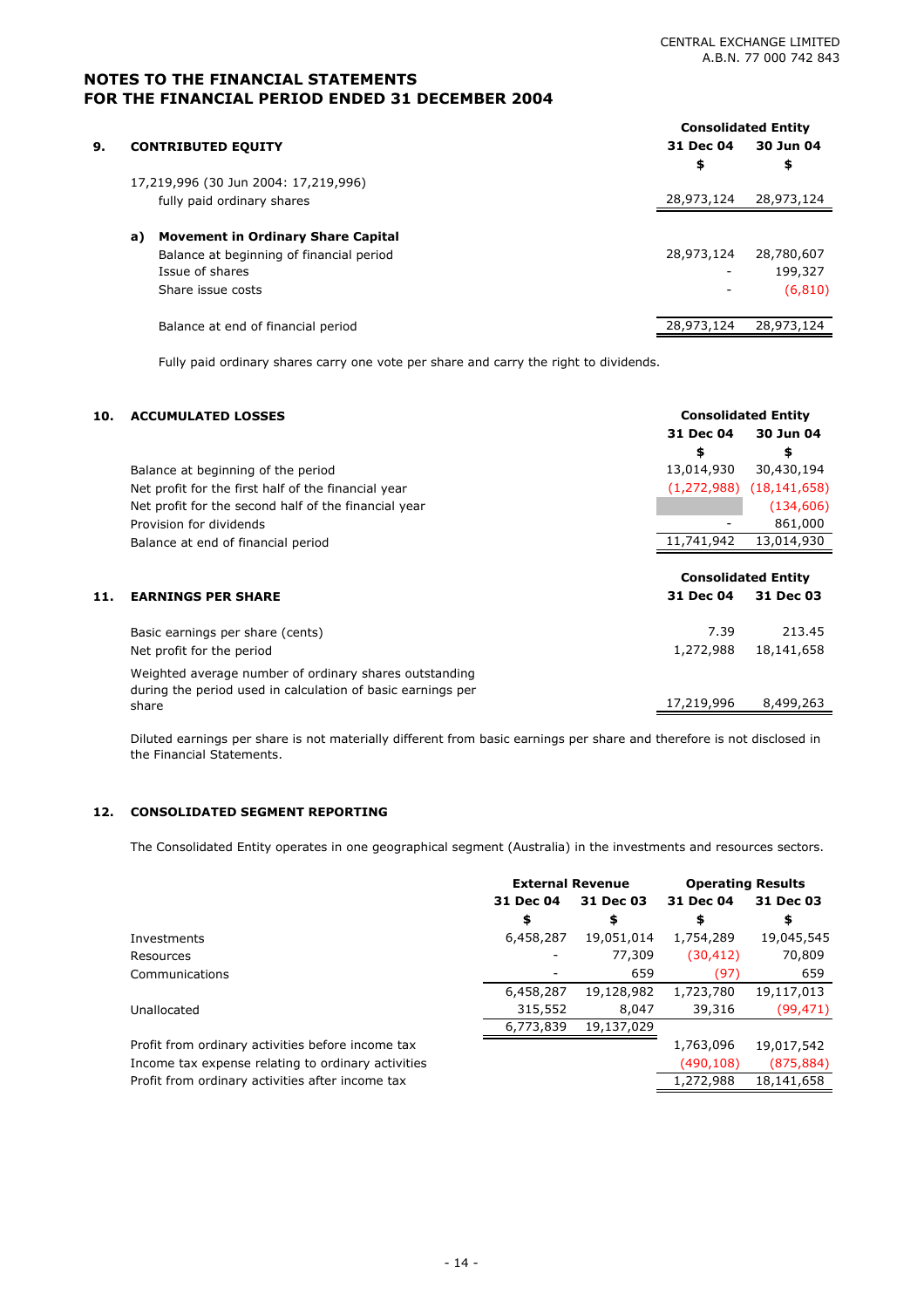| 12. | <b>SEGMENT REPORTING (contd.)</b>        |            | <b>Assets</b>    | <b>Liabilities</b> |           |
|-----|------------------------------------------|------------|------------------|--------------------|-----------|
|     |                                          | 31 Dec 04  | 30 Jun 04        | 31 Dec 04          | 30 Jun 04 |
|     |                                          | \$         | \$               | \$                 | \$        |
|     | Investments                              | 9,207,948  | 65,850           |                    |           |
|     | Resources                                | 15,412     |                  | (2,838)            |           |
|     |                                          | 9,223,360  | 65,850           | (2,838)            |           |
|     | Unallocated                              | 11,761,445 | 476,349          | (1,626,785)        | (67, 786) |
|     |                                          | 20,984,805 | 542,199          | (1,629,623)        | (67, 786) |
|     |                                          |            |                  |                    |           |
|     |                                          |            | <b>Resources</b> | <b>Investments</b> |           |
|     | <b>Other Segment Information</b>         | 31 Dec 04  | 31 Dec 03        | 31 Dec 04          | 31 Dec 03 |
|     |                                          | \$         | \$               | \$                 | \$        |
|     | Acquisition of segment assets            | 3,261      | 6.064            | 11,255,695         |           |
|     | Other non-cash expenses                  |            |                  |                    |           |
|     | Revaluation/ (diminution) of investments |            |                  | 256,550            | 5,356,375 |

The resources segment in 30 June 2004 and 31 December 2003 derived revenues from mining royalties and pursuant to a settlement deed payment from Minara Resources Ltd (formerly Anaconda Nickel Ltd).

The communications segment derived its revenues from the provision of voice telecommunication services, which are no longer in operation.

#### **13. STATEMENT TO CASH FLOWS**

#### **Reconciliation of Cash**

For the purposes of the statement of cash flows, cash includes cash on hand and in banks and investments in money market instruments, net of outstanding bank overdrafts. Cash at the end of the financial period as shown in the statements of cash flows is reconciled to the related items in the statement of financial position as follows:

|              | <b>Consolidated Entity</b> |            |           |  |  |
|--------------|----------------------------|------------|-----------|--|--|
|              | 31 Dec 04                  | 30 Jun 04  | 31 Dec 03 |  |  |
|              |                            |            | S         |  |  |
| Cash at bank | 375,803                    | 1,668,094  | 72,100    |  |  |
| Bank bills   | 11,234,272                 | 16,439,145 | 248,893   |  |  |
|              | 11,610,075                 | 18,107,239 | 320,993   |  |  |

#### **14. LEASE COMMITMENTS**

|                                              |           | <b>Consolidated Entity</b> |  |
|----------------------------------------------|-----------|----------------------------|--|
|                                              | 31 Dec 04 | 30 Jun 04                  |  |
|                                              |           | \$                         |  |
| Non-cancellable operating lease commitments: |           |                            |  |
| Not longer than one year                     | 64,986    | 129,972                    |  |

The lease is in relation to the office premises of the Company and includes all outgoings. Such expenditure is shared equally with other companies, including Queste Communications Limited (a controlling entity) pursuant to shared office and administration expense arrangements.

#### **15. ASSOCIATES AND JOINT VENTURES**

The Consolidated Entity did not undertake any investments in associated entities or joint ventures during the financial half year.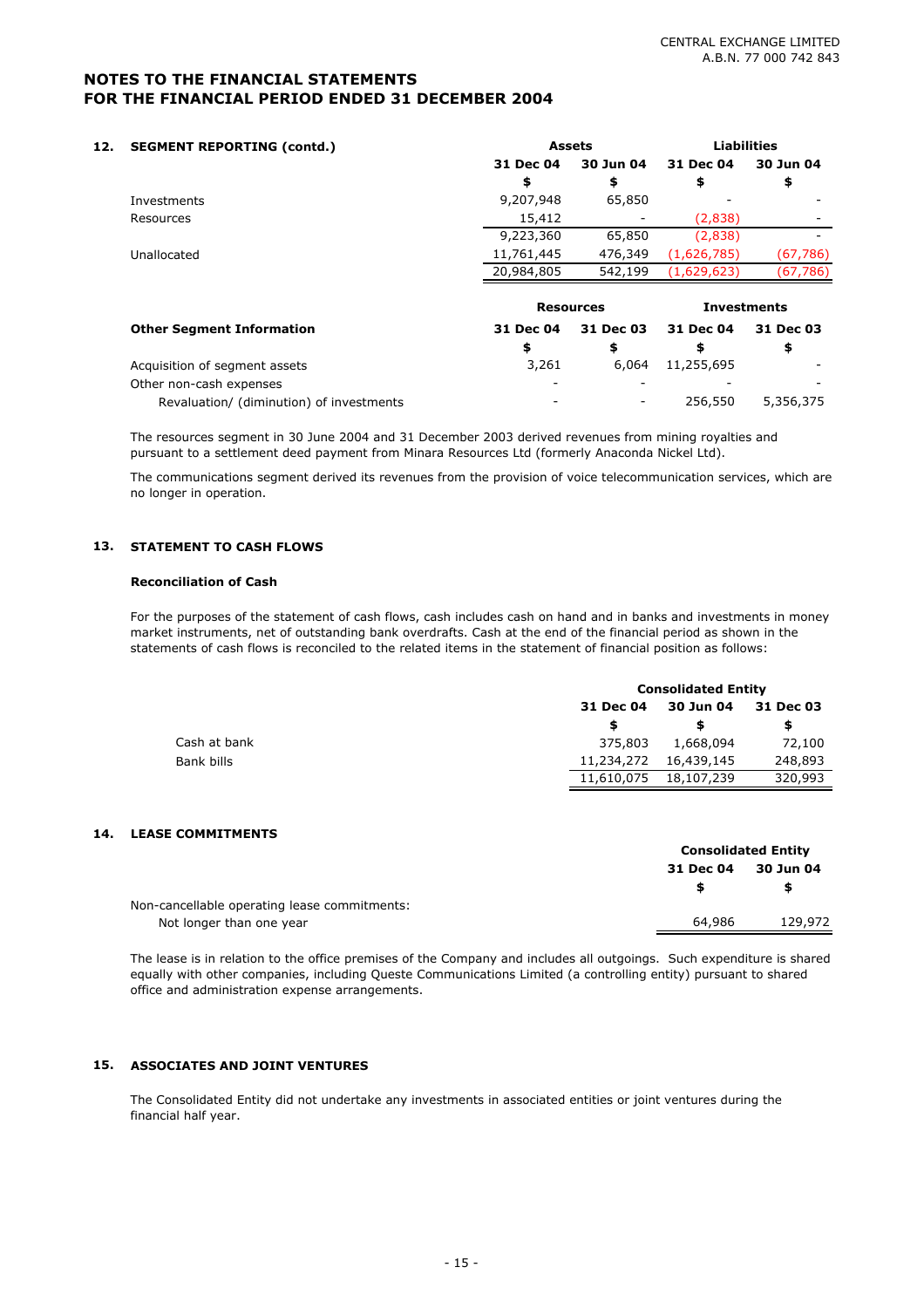#### **16. GAIN/LOSS OF CONTROL OF ENTITIES**

There were no entities over which control had been gained or lost by the Consolidated Entity during the financial half year.

#### **17. CONTINGENT LIABILITIES AND ASSETS**

The Consolidated Entity does not have any material contingent assets or liabilities at Balance Date.

#### **18. SUBSEQUENT EVENTS**

In December 2004, Central Exchange Operations Pty Ltd (a wholly owned subsidiary of CXL), entered into a contract to acquire an absolute beachfront residential sub-division property located in Mandurah (south of Perth, Western Australia) for \$3.6 million. The contract is due to settle on or about 2 March 2005. The property is suitable for a 4 unit residential development.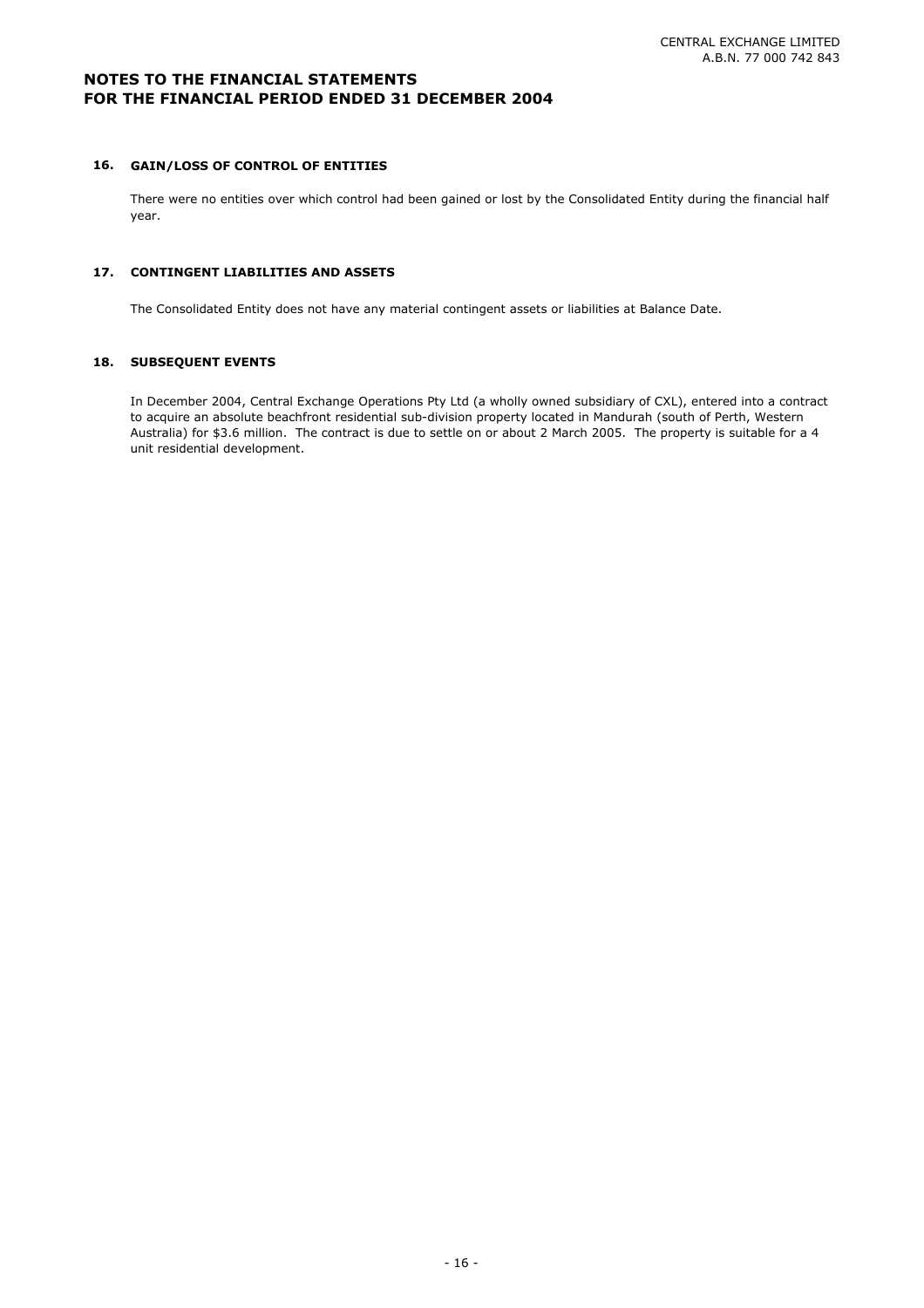# **DIRECTORS' DECLARATION**

In accordance with a resolution of the directors of Central Exchange Limited made pursuant to sub-section 303(5) of the *Corporations Act 2001*, we state that:

In the opinion of the directors:

- (a) The financial statements and notes of the Consolidated Entity are in accordance with the *Corporations Act 2001*, including:
	- (i) giving a true and fair view of the Consolidated Entity's financial position as at 31 December 2004 and of their performance for the half year ended on that date; and
	- (ii) complying with Accounting Standards and *Corporations Regulations 2001*; and
- (b) There are reasonable grounds to believe that the Company will be able to pay its debts as and when they become due and payable.

On behalf of the Board,

**William Johnson Victor Ho**

Perth, Western Australia

24 February 2005

Chairman Director and Company Secretary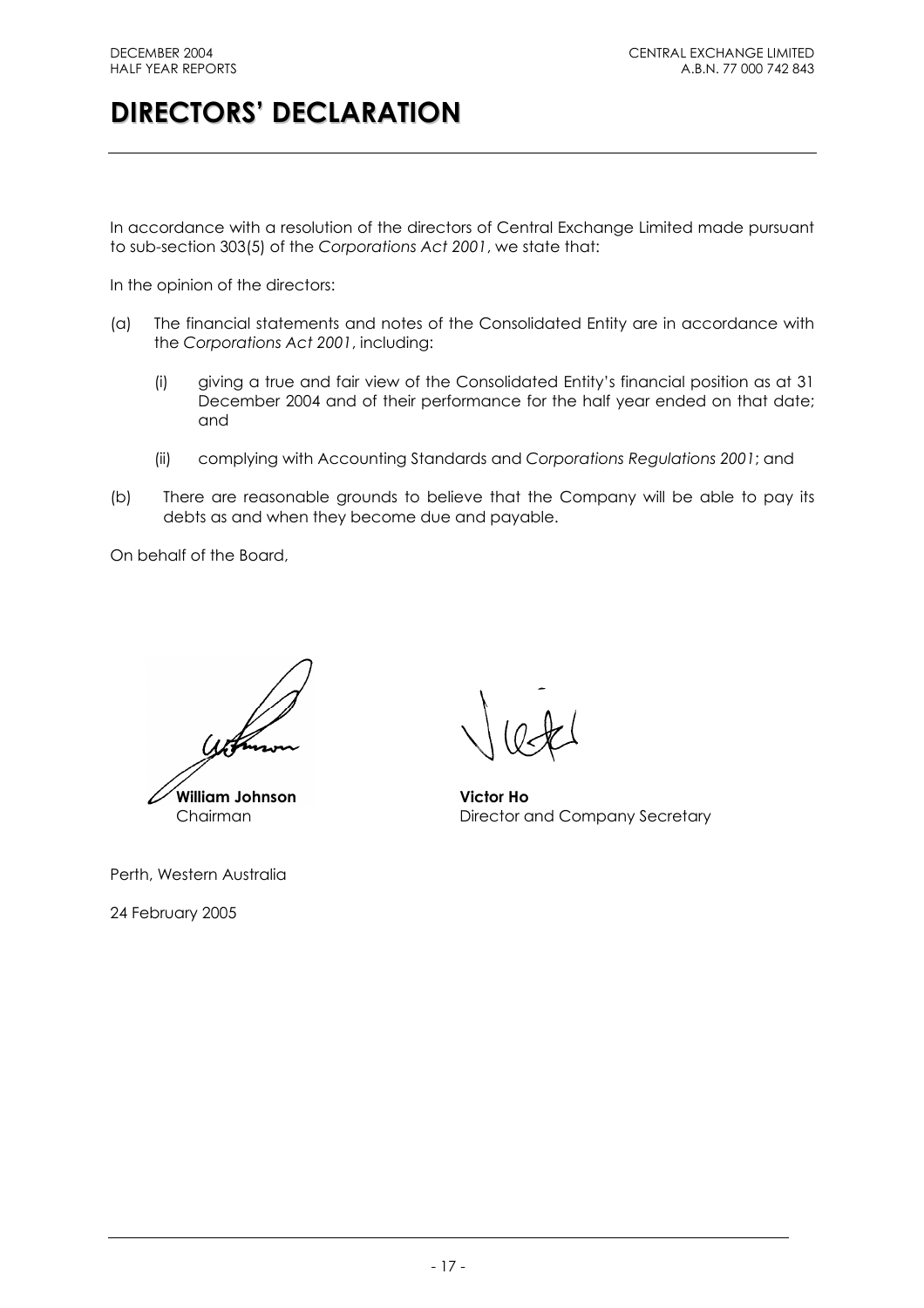

Chartered Accountants & Advisers

Level 8, 256 St George's Terrace Perth WA 6000 PO Box 7426 Cloisters Square Perth WA 6850 Tel: (61-8) 9360 4200 Fax: (61-8) 9481 2524 Email: bdo@bdowa.com.au **www.bdo.com.au**

#### **INDEPENDENT REVIEW REPORT TO THE MEMBERS OF CENTRAL EXCHANGE LTD**

#### Scope

We have reviewed the financial report comprising the Statement of Financial Performance, Statement of Financial Position, Statement of Cash Flows, accompanying notes and Directors' Declaration of Central Exchange Ltd for the half-year ended 31 December 2004. The Company's directors are responsible for the financial report. We have performed an independent review of the financial report in order to state whether, on the basis of the procedures described, anything has come to our attention that would indicate that the financial report is not presented fairly in accordance with Accounting Standard AASB 1029: Interim Financial Reporting, other mandatory professional reporting requirements in Australia and statutory requirements, so as to present a view which is consistent with our understanding of the Company's financial position, and performance as represented by the results of its operations and its cash flows, and in order for the disclosing entity to lodge the financial report with the Australian Securities & Investments Commission.

Our review has been conducted in accordance with Australian Auditing Standards applicable to review engagements. A review is limited primarily to inquiries of the Company's personnel and analytical procedures applied to the financial data. These procedures do not provide all the evidence that would be required in an audit, thus the level of assurance provided is less than given in an audit. We have not performed an audit and, accordingly, we do not express an opinion.

#### Independence

In conducting our review, we followed applicable independence requirements of Australian professional ethical pronouncements and the Corporations Act 2001. We have given to the director's of the company, a written Auditor's Independence Declaration.

#### Statement

Based on our review, which is not an audit, we have not become aware of any matter that makes us believe that the half-year financial report of Central Exchange Ltd is not in accordance with:

- (a) the Corporations *Act 2001*, including:
	- (i) giving a true and fair view of the disclosing entity's financial position as at 31 December 2004 and of its performance for the half-year ended on that date; and
	- (ii) complying with Accounting Standard AASB 1029: Interim Financial Reporting and the Corporations Regulations 2001; and
- (b) other mandatory professional reporting requirements in Australia.

BDO

B G McVeigh Partner

Dated: 24<sup>th</sup> day of February 2005 Perth, Western Australia